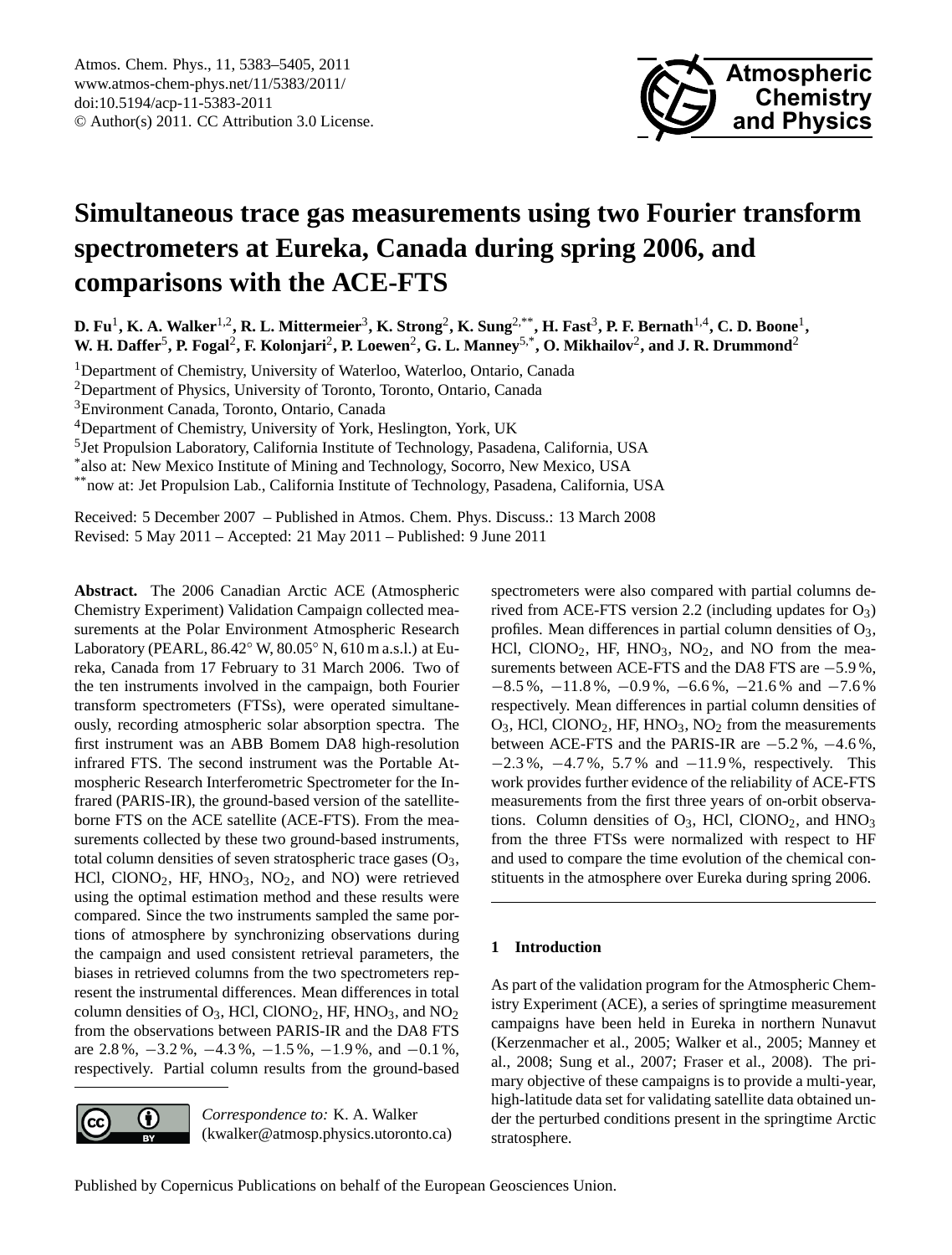ACE, also known as SCISAT, is a Canadian-led satellite mission for remote sensing of the Earth's atmosphere from a circular, low Earth orbit (altitude 650 km, inclination 74◦ ). This high inclination orbit provides global measurements over each season with a primary focus on the Arctic and Antarctic regions. An infrared Fourier transform spectrometer (ACE-FTS; Bernath et al., 2005) together with a dual, ultraviolet(UV)-visible-near-infrared spectrophotometer (Measurement of Aerosol Extinction in the Stratosphere and Troposphere Retrieved by Occultation (ACE-MAESTRO); McElroy et al., 2007) are the scientific instruments onboard the satellite. The primary goal of the ACE mission is understanding the chemistry and dynamics of ozone in the upper troposphere and stratosphere. Thus SCISAT measures the concentrations of more than 30 chemical constituents, including many that influence the distribution of stratospheric ozone (Bernath et al., 2005; Bernath, 2006).

Validating data products from satellite-borne infrared FTSs, such as ACE-FTS, can be challenging because of the wide range of atmospheric species that are measured. Ground-based FTSs, such as those that are part of the Network for the Detection of Atmospheric Composition Change (NDACC, [http://www.ndsc.ncep.noaa.gov/\)](http://www.ndsc.ncep.noaa.gov/), can contribute significantly to these efforts because they cover a similar spectral range with high spectral resolution (e.g., Vigouroux et al., 2007; Cortesi et al., 2007; Wetzel et al., 2007). Some information on the altitude distribution of the atmospheric trace gases can be retrieved from the shapes of the spectral lines obtained from these ground-based FTSs (e.g., Pougatchev et al., 1995; Rinsland et al., 1998). This allows partial column<sup>[1](#page-1-0)</sup> densities to be calculated from the groundbased measurements and it is these quantities that are compared with partial columns derived from the satellite observations.

As reported in other papers in this Special Issue, measurements from ground-based FTSs at 12 NDACC stations around the world have been employed in the ACE validation program (e.g. Clerbaux et al., 2008; De Maziere et al., 2008; ` Dupuy et al., 2009; Kerzenmacher et al., 2008; Mahieu et al., 2008; Strong et al., 2008; Wolff et al., 2008). This paper presents complementary work focusing on comparisons of ground- and satellite-based FTSs during Arctic springtime and on results for trace gas species that play an important role in ozone depletion processes that occur each spring in the polar vortex, including  $O_3$ , the chlorine and nitrogen reservoir

species (HCl, ClONO<sub>2</sub> and HNO<sub>3</sub>), NO<sub>x</sub> (NO and NO<sub>2</sub>), and a stratospheric tracer (HF) (e.g. Solomon, 1999).

The 2006 Canadian Arctic ACE Validation campaign was the third in this series of campaigns. It took place at the Polar Environment Atmospheric Research Laboratory (PEARL, 80.05◦ N, 86.42◦ W, 610 m a.s.l.) in Eureka, Nunavut, Canada, from 17 February to 31 March 2006. PEARL is located in a region of large stratospheric variability in the Arctic (Harvey and Hitchman, 1996), where there is a higher probability of making measurements both inside and outside the polar vortex. Ten scientific instruments were used during the campaign. These included PARIS-IR (Portable Atmospheric Research Interferometric Spectrometer for the Infrared, a terrestrial version of the ACE-FTS) (Fu et al., 2007), a high-resolution Bomem DA8 FTS that is part of NDACC (Donovan et al., 1997; Wiacek et al, 2006; Farahani et al., 2007), and balloon-borne ozonesondes (Davies et al., 2000; Tarasick et al., 2005). These instruments were used to derive total columns, partial columns, and vertical profiles for most of the ACE target species, as well as temperature and pressure.

Herein, we describe the 2006 campaign observations made by PARIS-IR and the Environment Canada (EC) DA8 FTS and discuss comparisons both between the ground-based instruments and with the ACE-FTS results. To compare the ground-based and satellite results, this work first investigates the differences between the retrieved columns obtained by PARIS-IR, which is a relatively "new" campaign instrument, and the DA8 FTS, which is a permanently installed instrument and has been making long term observations at PEARL since 1993. To focus on the differences in the vertical columns that arise from the instrument performance, PARIS-IR and the DA8 FTS were configured to measure atmospheric absorption spectra simultaneously. Details on the two ground-based FTSs and their observation strategies are illustrated in Sect. 2. The ground-based FTS retrieval method and measurement characterization are described in Sect. 3. The ACE-FTS measurements and retrievals are described in Sect. 4. In Sect. 5, total columns, partial columns and column ratios obtained from simultaneous atmospheric remote sensing measurements using PARIS-IR and the DA8 FTS at Eureka are reported. The results are used to compare measurements from PARIS-IR and the DA8 FTS, to investigate the quality of ACE occultation measurements, and to examine the consistency of the time evolution of the chemical constituents in the atmosphere over the Canadian high Arctic during spring 2006 obtained from these different data sets.

## **2 Ground-based instrumentation and observations**

PARIS-IR is a portable FTS built for atmospheric remote sensing from the ground and airborne platforms such as highaltitude balloon gondolas. It was constructed as a terrestrial version of the ACE-FTS using a similar design and

<span id="page-1-0"></span><sup>1</sup>Throughout this paper, the term "total column" is used to indicate that the column amount was calculated from the full altitude range of the ground-based measurement (typically from the ground to 100 km) whereas the term "partial column" is used for results obtained over a narrower altitude range. Depending on the type of ground-based measurement, the total column retrieved may be more sensitive to one region of the atmosphere than another (for example, NO<sub>2</sub> retrievals from FTSs are only sensitive to the stratospheric part of the total column; Sussmann et al., 2005).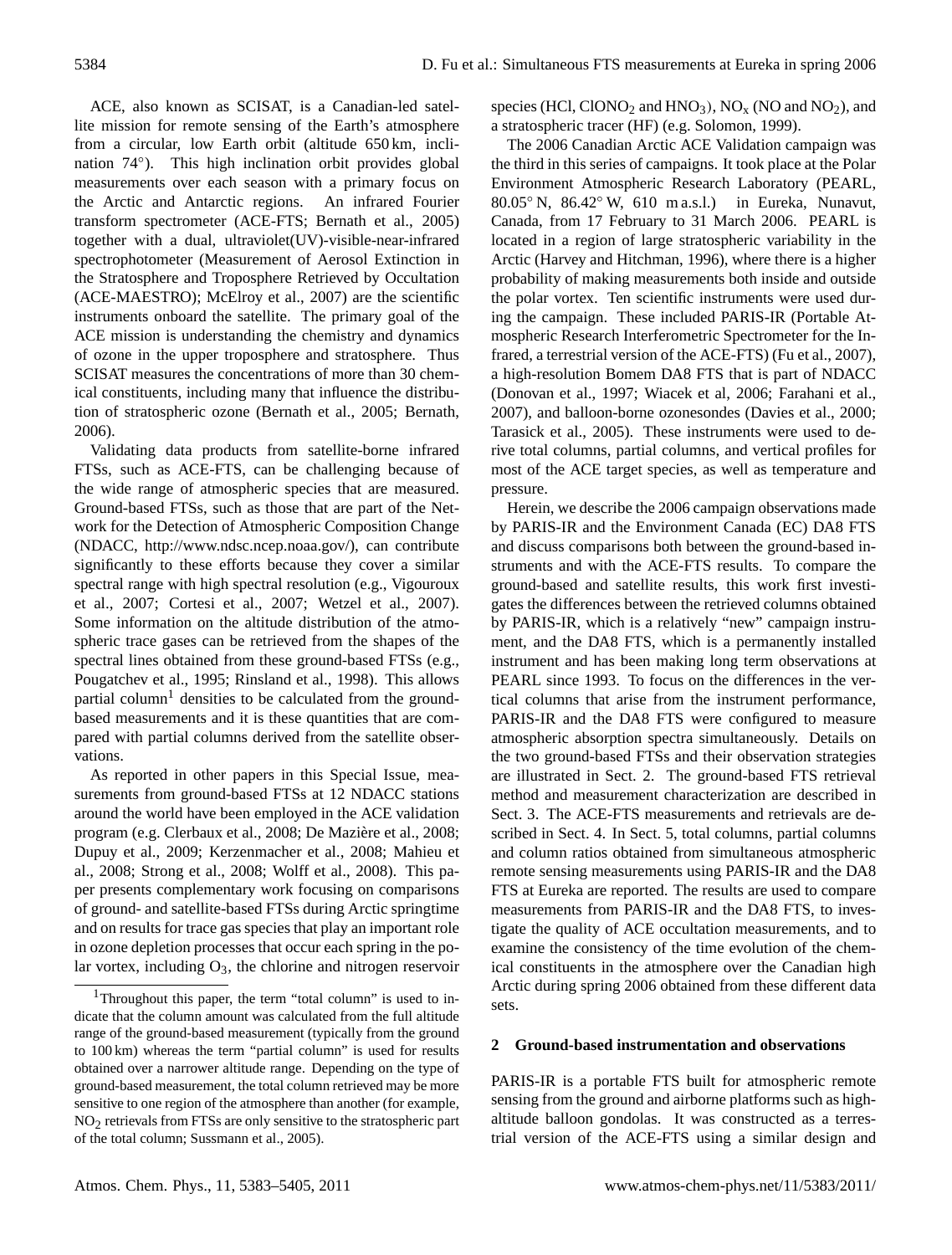incorporating flight-spare optical components from the satellite instrument. Hence, PARIS-IR can achieve the same spectral resolution (maximum optical path difference (MOPD) of  $\pm 25$  cm; maximum spectral resolution of 0.02 cm<sup>-1</sup>) and spectral coverage  $(750-4400 \text{ cm}^{-1})$  as the ACE-FTS. Its maximum scanning speed is  $2.5 \text{ cm s}^{-1}$ , which makes PARIS-IR capable of recording one double-sided interferogram at MOPD every 20 s. A sandwich-type detector, which consists of mercury cadmium telluride (MCT) and indium antimonide (InSb) elements, is used in PARIS-IR to record spectra over its entire spectral range in a single scan (Fu et al., 2007). Although PARIS-IR was deployed at Eureka in 2004 and 2005, there were major instrument changes and improvements for the 2006 campaign. In the 2004 campaign, undesirable spikes in the interferograms recorded by PARIS-IR resulted in spectral channelling. The temperature control system in the metrology diode laser of PARIS-IR was unstable in the 2005 campaign resulting in degraded spectral resolution. In addition, PARIS-IR was realigned by the manufacturer in mid-2005 and its performance was improved.

An ABB Bomem DA8 FTS, a high-spectral-resolution (MOPD of 250 cm; maximum spectral resolution of 0.002 cm−<sup>1</sup> ) Michelson interferometer using dynamic alignment techniques, was installed at PEARL in February 1993 (Donovan et al., 1997; Farahani et al., 2007). Two independent detectors, MCT and InSb, are used to cover the spectral range from  $700$  to  $5100 \text{ cm}^{-1}$ . DA8 FTS measurements are made using a sequence of nine optical filters to improve the Signal-to-Noise Ratio (SNR). For this study, we used spectra recorded with the following filters: S1 (3950–4300 cm<sup>-1</sup>), S3 (2400–3300 cm<sup>-1</sup>), S5 (1800–2050 cm<sup>-1</sup>) and S6 (700– 1300 cm−<sup>1</sup> ). The MCT detector was used with filter S6 and for the rest of the filters, the spectra were recorded with the InSb detector.

A sun-tracking mirror system, permanently mounted on the roof of PEARL, was used to direct the solar beam into the FTS laboratory. To observe the atmosphere simultaneously using the two spectrometers, the solar beam (diameter ∼14 cm) was split into two parts. One third of the solar beam was directed through the input window of PARIS-IR using a flat pickoff mirror. The rest of the solar beam was directed into the DA8 FTS. This measurement strategy differs from that used in the 2004 and 2005 Canadian Arctic ACE Validation Campaigns, when PARIS-IR and the DA8 FTS recorded spectra alternately. Making simultaneous measurements ensured that PARIS-IR and the DA8 FTS were sampling the same atmosphere and thus removed any differences in vertical columns due to temporal and spatial variations. The SNR and retrieved total column densities from several spectra recorded in shared beam mode and in whole beam mode were compared at the beginning of the campaign. Differences in total column densities between the two modes were found to be small, generally of the order of 1 %. PARIS-IR has a shorter acquisition time per spectrum (20 s) than the DA8 FTS (about 190 s). A single measurement from the DA8 FTS consists of four co-added spectra and requires about 13 min to collect. To further ensure simultaneity, all of the individual spectra (∼40) collected by PARIS-IR during each 13-min DA8 measurement interval were co-added.

The campaign was carried out in two phases: the intensive and extended phases. The intensive phase took place from 17 February to 8 March 2006. During this time, measurements were made by all of the campaign instruments, including PARIS-IR and the DA8 FTS, when weather conditions allowed. The ground-based FTS measurements started on 21 February when the Sun became visible above the horizon. Also, balloon-borne ozonesondes were launched daily from the nearby Eureka Weather Station. After the intensive phase, PARIS-IR was shipped back to its home station, the Waterloo Atmospheric Observatory. The extended phase continued from 9 to 31 March 2006, with measurements by the DA8 FTS and several of the other instruments and weekly EC ozonesonde flights.

## **3 Spectral analysis and retrievals for ground-based FTSs**

The spectra measured by PARIS-IR and the DA8 FTS were analyzed in a consistent manner using the same retrieval program, spectroscopic parameters, spectral ranges and a priori information. This was done in order to eliminate, as much as possible, any differences due to the retrieval process. The analyses were performed using SFIT2 (version 3.91) (Pougatchev et al., 1995; Rinsland et al., 1998). SFIT2 makes use of the Optimal Estimation Method (OEM) (Rodgers, 1990, 2000) to include a priori volume mixing ratio (VMR) profiles of atmospheric constituents as a function of altitude in the retrievals. The spectral ranges, called microwindows (MWs), used in the PARIS-IR and DA8 FTS retrievals are listed in Table 1. All of the spectroscopic line parameters and cross sections used in these retrievals are taken from the HIgh resolution TRANsmission molecular absorption database (HITRAN) 2004 (Rothman et al., 2004).

A model atmosphere is used in the SFIT2 program to simulate spectra. A forward model, named FSCATM (Gallery et al., 1983; Meier et al., 2004a), was applied to generate the model atmospheres using a priori VMR estimates, and pressure and temperature profiles. FSCATM carries out refractive ray tracing and a calculation of the air mass distribution, which is the number of molecules as a function of altitude, for each model atmosphere. The a priori estimates of VMR profiles were adapted from the a priori profiles constructed by A. Meier in 1998 for the NDACC station at Kiruna (Meier et al., 2004b). To adapt this set of VMR profiles for use with measurements from Eureka, the VMR profiles for  $O_3$ , HNO<sub>3</sub>, HCl, HF, ClONO<sub>2</sub>, NO, NO<sub>2</sub>, HDO,  $H_2O$ , CH<sub>4</sub>, and N<sub>2</sub>O, which are the target trace gases for this work or major interfering species in the spectral regions used in the retrievals, have been updated using results from: the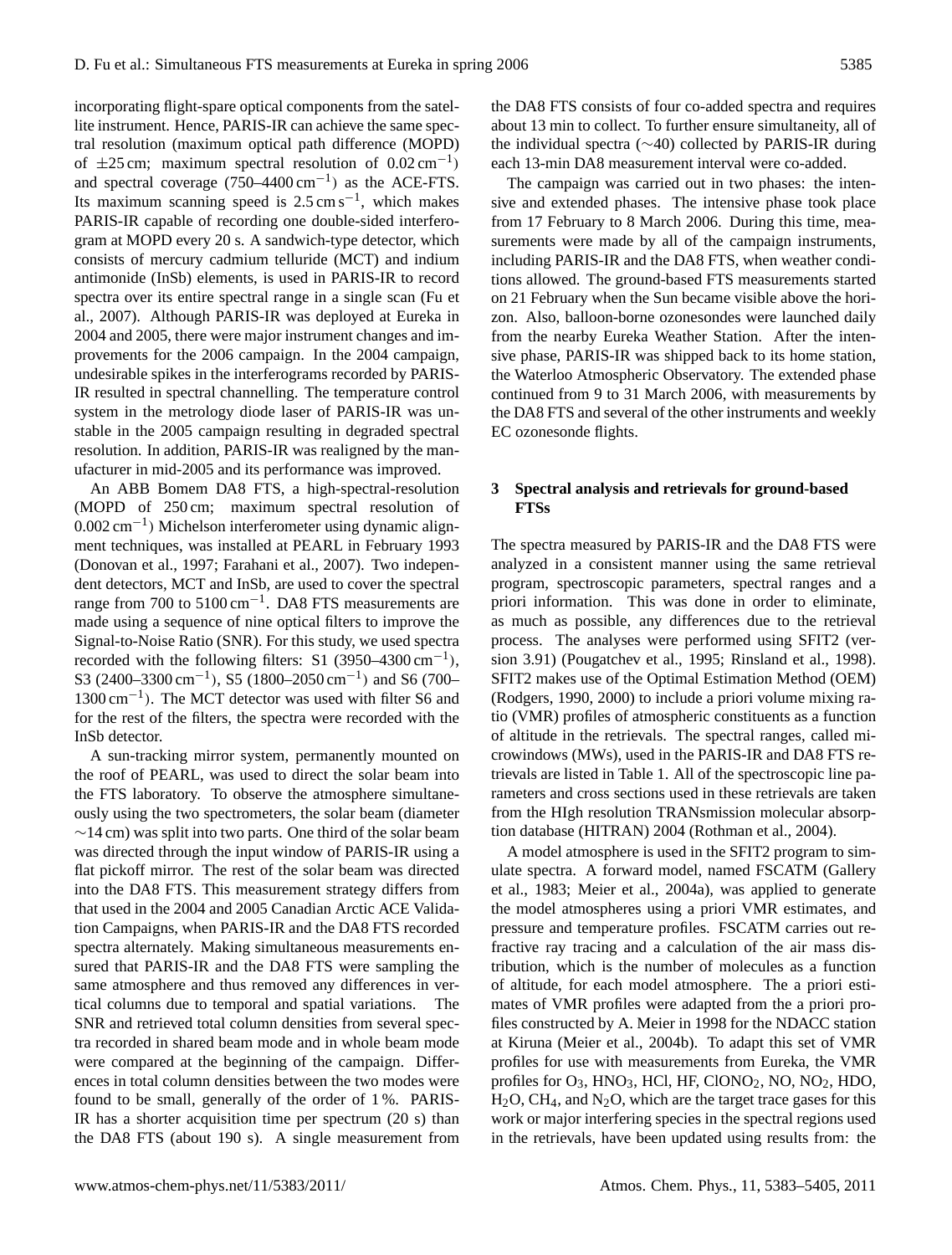| <b>Species</b>     | MW <sup>a</sup>   | Spectral Range $(cm-1)$                                                  | Interfering species                                                                                                                                                                                                                                                                                                                                                                                                                                              | Filter <sup>b</sup> |
|--------------------|-------------------|--------------------------------------------------------------------------|------------------------------------------------------------------------------------------------------------------------------------------------------------------------------------------------------------------------------------------------------------------------------------------------------------------------------------------------------------------------------------------------------------------------------------------------------------------|---------------------|
| O <sub>3</sub>     | 1120 <sup>c</sup> | 1104.78-1105.08<br>1119.73-1119.95<br>1121.67-1122.03<br>1122.84-1123.06 | CH <sub>3</sub> D, CHF <sub>2</sub> Cl, CCl <sub>2</sub> F <sub>2</sub> , H <sub>2</sub> CO <sub>2</sub> , HDO, <sup>16</sup> O <sup>16</sup> O <sup>18</sup> O<br>CHF <sub>2</sub> Cl, $N_2O$ , ${}^{16}O$ ${}^{16}O$ ${}^{18}O$<br>${}^{16}O {}^{16}O {}^{18}O$ , $H_2CO_2$ , CHF <sub>2</sub> Cl, N <sub>2</sub> O, H <sub>2</sub> O<br>${}^{16}O {}^{16}O {}^{18}O$ , $H_2CO_2$ , CHF <sub>2</sub> Cl, CH <sub>3</sub> D, CH <sub>4</sub> , H <sub>2</sub> O | S6                  |
|                    | 2775              | 2775.68–2775.88                                                          | HCl, $N_2O$ , $CH_4$                                                                                                                                                                                                                                                                                                                                                                                                                                             | S <sub>3</sub>      |
| HNO <sub>3</sub>   | 868<br>872        | 867.00-869.20<br>871.80–874.00                                           | $H2O$ , OCS, NH <sub>3</sub> , CO <sub>2</sub><br>$H_2O$ , OCS, NH <sub>3</sub> , CO <sub>2</sub> , C <sub>2</sub> H <sub>4</sub> , CCl <sub>2</sub> F <sub>2</sub>                                                                                                                                                                                                                                                                                              | S6<br>S6            |
| CIONO <sub>2</sub> | 780               | 779.85–780.45                                                            | $CO2$ , $O3$ , HNO <sub>3</sub> , CCl <sub>4</sub>                                                                                                                                                                                                                                                                                                                                                                                                               | S6                  |
| HF                 | 4038              | 4038.78-4039.10                                                          | $H2O$ , CH <sub>4</sub> , HDO                                                                                                                                                                                                                                                                                                                                                                                                                                    | S <sub>1</sub>      |
| HC <sub>1</sub>    | $2725^{\circ}$    | 2727.72-2727.84<br>2775.68–2775.88                                       | $O_3$ , CH <sub>4</sub> , HDO, CO <sub>2</sub><br>$O_3$ , CH <sub>4</sub> , N <sub>2</sub> O                                                                                                                                                                                                                                                                                                                                                                     | S <sub>3</sub>      |
| NO <sup>d</sup>    | 1903              | 1902.85–1903.35                                                          | $CO_2$ , N <sub>2</sub> O, H <sub>2</sub> O, OCS, O <sub>3</sub>                                                                                                                                                                                                                                                                                                                                                                                                 | S5                  |
| NO <sub>2</sub>    | 2914              | 2914.60–2914.70                                                          | $CH_4$ , OCS, CH <sub>3</sub> D                                                                                                                                                                                                                                                                                                                                                                                                                                  | S <sub>3</sub>      |

**Table 1.** Species, spectral ranges of microwindows, interfering species, and filters used in ground-based observations.

<sup>a</sup> Microwindow region.

<sup>b</sup> Filters were placed in front of the entrance aperture of the DA8 FTS to improve the SNR of the measurements.

See text for the spectral ranges of filters used in observations.

<sup>c</sup> Several spectral ranges from individual spectra were fit simultaneously in the retrievals.

<sup>d</sup> PARIS-IR has no results for NO from the 2006 Canadian Arctic ACE Validation Campaign.

HALogen Occultation Experiment (HALOE) v. 19 data set between 1991 to 2005 (Russell et al., 1994; Grooß and Russell, 2005 and references therein), the 2002–2004 Michelson Interferometer for Passive Atmospheric Sounding (MIPAS) version 3.0 profiles produced with the Institut fur Meteorologie und Klimaforschung scientific processor (Höpfner et al., 2006), the Stratospheric Processes And their Role in Climate 2000 climatology (SPARC2000) (Randel et al., 2002), and Eureka ozonesonde archive (Tarasick et al., 2005). The procedure used to update the VMR profiles is presented in detail in Sung et al., 2011. Pressure and temperature profiles were produced using data from three sources: the daily radiosondes from the Eureka Weather Station (launched daily at 11:15 and 23:15 UT), the National Centers for Environmental Prediction (NCEP)/National Center for Atmospheric Research (NCAR) analyses provided by the NASA Goddard Space Flight Centre automailer (obtained from the Goddard Automailer science@hyperion.gsfc.nasa.gov) (McPherson et al., 1979; Kalnay et al., 1996), and the Mass-Spectrometer-Incoherent-Scatter model (MSIS-2000) (Picone et al., 2002). From the surface to about 38 km, the radiosonde measurements were used. Above that, the NCEP/NCAR analyses extend the profile from 38 to 50 km and the output from MSIS was used from 50 to 100 km.

Instrument parameters, including the apodization and instrument lineshape functions, are required to simulate the absorption spectra used in the SFIT2 retrieval process. This is the area where the retrievals differed for the two FTSs. For the apodization function, the DA8 FTS used a Hamming function and PARIS-IR used a boxcar function. In earlier comparisons, it was demonstrated that it is necessary to have a well-characterized instrument line shape (ILS) in order to retrieve accurate total columns of stratospheric gases from PARIS-IR spectra (Wunch et al., 2007). In this current work, we used the LINEFIT program (Hase et al., 1999, version 11) to retrieve ILS information for the two FTSs from  $N_2O$  features between 2400 and 2800 cm<sup>-1</sup>. These spectra were measured using a blackbody source and a 10-cm-long, 5.0-cmdiameter cell that was filled with  $7.5$  hPa of N<sub>2</sub>O. The ILS results obtained were consistent with earlier measurements for the DA8 FTS and PARIS-IR (Wunch et al., 2007; Sung et al., 2007). The ILS parameters obtained from the cell measurements were used as the a priori values for the SFIT2 Emperical Apodization Function (EAP). The EAP is defined as a polynomial and SFIT2 allows for the subsequent retrieval of the polynomial coefficients as part of the state vector. We chose to retrieve third-order polynomial coefficients and a first-order polynomial coefficient for PARIS-IR and the DA8 FTS, respectively.

A 29-layer grid was used to retrieve profiles from the PARIS-IR and DA8 FTS spectra. In addition to the profiles, integrated vertical column densities are produced for each of the layers. These were used to calculate the total column densities and partial column densities used in this work. The fitting residuals from the SFIT2 retrievals were used to evaluate the quality of the results for the DA8 FTS and PARIS-IR. Using the data from the entire campaign, the mean and the  $1\sigma$  standard deviation of the root mean square (RMS) fitting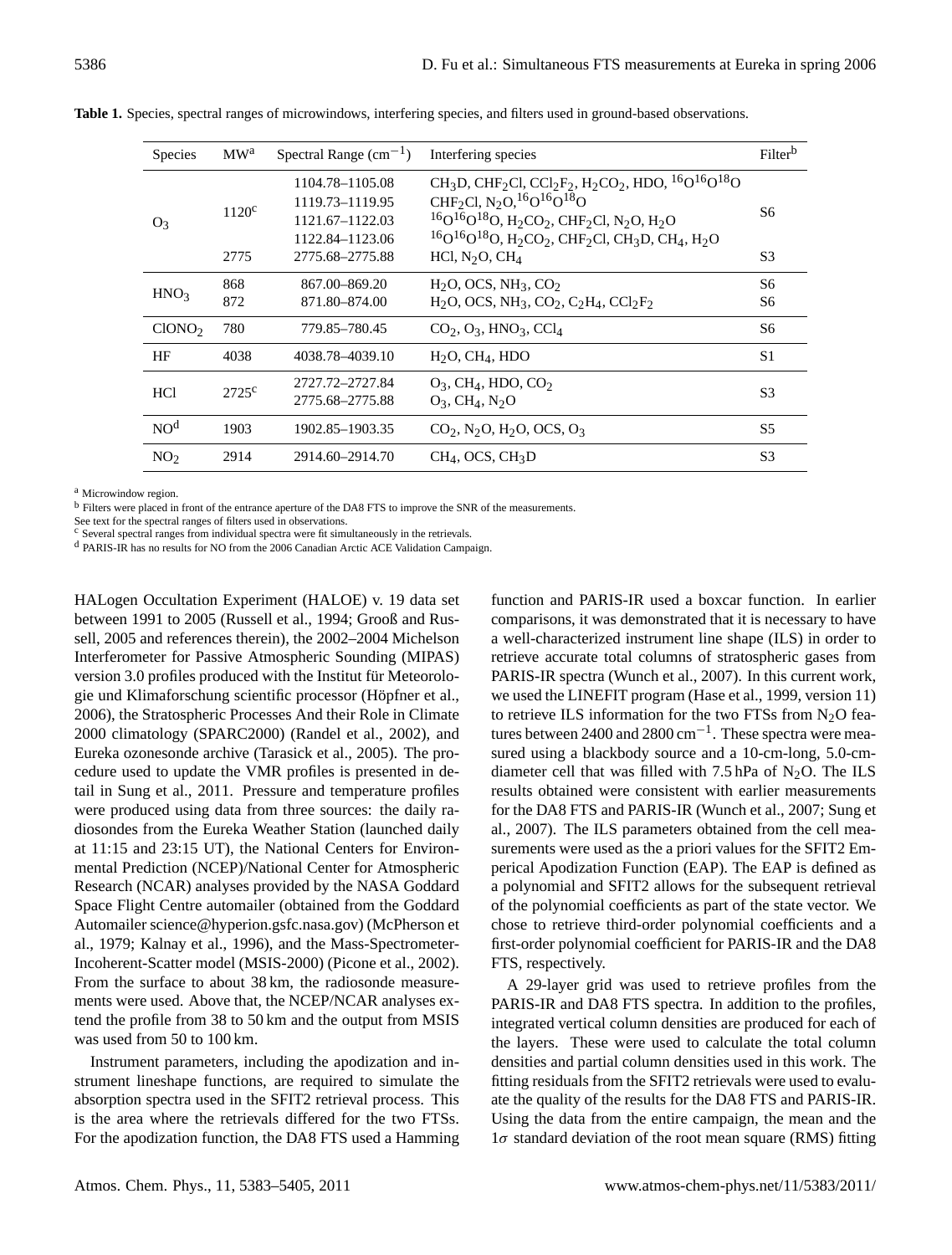|                    | $M W^a$ |                  | Smoothing Error (%)           |     | Retrieval Noise Error (%) |     | Model Parameter Error (%) |      | Total $Error^b(\% )$ |            | Degrees of Freedom |  |
|--------------------|---------|------------------|-------------------------------|-----|---------------------------|-----|---------------------------|------|----------------------|------------|--------------------|--|
| <b>Species</b>     |         | PAR <sup>c</sup> | D <sub>4</sub> 8 <sup>d</sup> | PAR | DA <sub>8</sub>           | PAR | DA <sub>8</sub>           | PAR  | DA <sub>8</sub>      | <b>PAR</b> | DA8                |  |
|                    | 1120    | 7.9              | 5.4                           | 2.9 | 2.5                       | 0.5 | 0.3                       | 8.4  | 6.0                  | 3.6        | 4.2                |  |
| $O_3$              | 2775    | 12.3             | 8.7                           | 0.4 | 3.7                       | 0.5 | 0.2                       | 12.3 | 9.5                  | 2.2        | 2.5                |  |
| HNO <sub>3</sub>   | 868     | 14.7             | 13.5                          | 1.5 | 2.9                       | 0.2 | 0.1                       | 14.8 | 13.8                 | 1.5        | 1.7                |  |
|                    | 872     | 14.5             | 13.7                          | 1.5 | 2.9                       | 0.3 | 0.1                       | 14.6 | 14.0                 | 1.6        | 1.9                |  |
| CIONO <sub>2</sub> | 780     | 16.1             | 14.2                          | 3.0 | 2.7                       | 0.1 | 0.1                       | 16.4 | 14.5                 | 1.0        | 0.9                |  |
| HF                 | 4038    | 6.8              | 5.5                           | 1.3 | 2.5                       | 0.2 | 0.1                       | 6.9  | 6.0                  | 1.7        | 1.7                |  |
| <b>HCl</b>         | 2725    | 7.5              | 7.4                           | 0.8 | 2.7                       | 0.3 | 0.1                       | 7.6  | 7.9                  | 1.7        | 1.7                |  |
| N <sub>O</sub>     | 1903    | N/A              | 10.9                          | N/A | 3.9                       | N/A | 0.1                       | N/A  | 11.6                 | N/A        | 1.2                |  |
| NO <sub>2</sub>    | 2914    | 25.1             | 22.7                          | 2.8 | 3.7                       | 0.1 | 0.1                       | 25.3 | 23.0                 | 1.7        | 1.9                |  |

Table 2. Degrees of freedom for signal and uncertainties in the retrievals of total vertical column densities obtained from measurements by the DA8 FTS and PARIS-IR.

<sup>a</sup> See Table 1 for spectral ranges of microwindows.

<sup>b</sup> Total Error =  $\sqrt{($ Smoothing Error $)^2 + ($ Retrieval Noise Error $)^2 + ($ Model Parameter Error $)^2$ .

<sup>c</sup> PARIS-IR.

<sup>d</sup> DA8 FTS.

residual were calculated for each MW and each FTS. Only those retrievals whose RMS fitting residuals were within one standard deviation of the mean were included in this study. For the DA8, this technique excluded at most 3–4 measurements out of ∼60 recorded for each filter band during the campaign.

OEM, the method used in the SFIT2 spectral retrieval program, provides a method to compute the major uncertainties in the retrievals of vertical columns such as smoothing error, retrieval noise error and model parameter error (Rodgers, 2000; Rodgers and Connor, 2003). Smoothing error, also known as null space error in the Rodgers OEM formalism, mainly arises from the limited altitude resolution of the observing system (Rodgers, 1990, 2000). Retrieval noise error is due to measurement noise in the spectra. The forward model parameters such as spectral background, slope and instrumental line shape also generate uncertainties in the retrievals and these contributions are grouped together as model parameter error. Table 2 summarizes these errors in the total column densities obtained from the PARIS-IR and DA8 FTS observations and the root-sum-square of these errors was used to provide a total error estimate.

The spectral resolution of a measurement affects the amount of vertical information obtained from the spectral line shape of a measured species (Rodgers, 2000). With higher spectral resolution, more precise vertical information can be obtained. As shown in Table 2, the results from the DA8 FTS typically have higher values of Degrees Of Freedom for Signal (DOFS), which are the number of independent quantities retrieved from the observations, than those from PARIS-IR since the DA8 FTS has a spectral resolution 10 times higher than that of PARIS-IR. The DOFS can be improved by choosing high quality microwindows, i.e. spectral segments which contain many absorption lines of the investigated species with few (and ideally weak) absorption features from interfering species. The microwindows used in this work have generally improved the retrievals of  $O_3$  and HCl compared to those carried out in an instrument comparison campaign at University of Toronto (Wunch et al., 2007) in terms of DOFS.

According to Rodgers OEM theory, the averaging kernel is the derivative of a derived vector with respect to the true state vector, i.e., when this derivative is small (nearly 0) all of the information comes from the a priori and when it is large (near 1) then the information in the retrieval comes mainly from the measured spectra (Rodgers, 1990, 2000). The typical total column averaging kernels of the seven species investigated in this study are shown in Fig. 1. For all seven species, the retrievals show good performance since the averaging kernel values are close to 1 in the altitude ranges where most of the molecules are located. For example, the averaging kernel values from the  $O_3$  retrievals using spectral segments near 1120 cm−<sup>1</sup> (MW1120 listed in Table 1) are close to 1 from 10 to 60 km for both FTSs. More than 80 % of the total ozone resides in the altitude range from 10 to 60 km.

## **4 ACE-FTS satellite observations and analyses**

The ACE-FTS instrument performs up to 30 solar occultation measurements each day. Its spectral resolution (0.02 cm<sup>-1</sup>) and spectral range (750–4400 cm−<sup>1</sup> ) match those of PARIS-IR. The ACE-FTS instrument records one measurement every 2 s. The result of this sampling rate is that the typical vertical spacing of measurements within an occultation is 3– 4 km, neglecting the effects of refraction that compress the spacing at low altitudes. The actual vertical resolution of the ACE-FTS measurements is limited to about 3–4 km, due to the extent of the instrument field-of-view (1.25 mrad) and the orbit altitude of the satellite (650 km).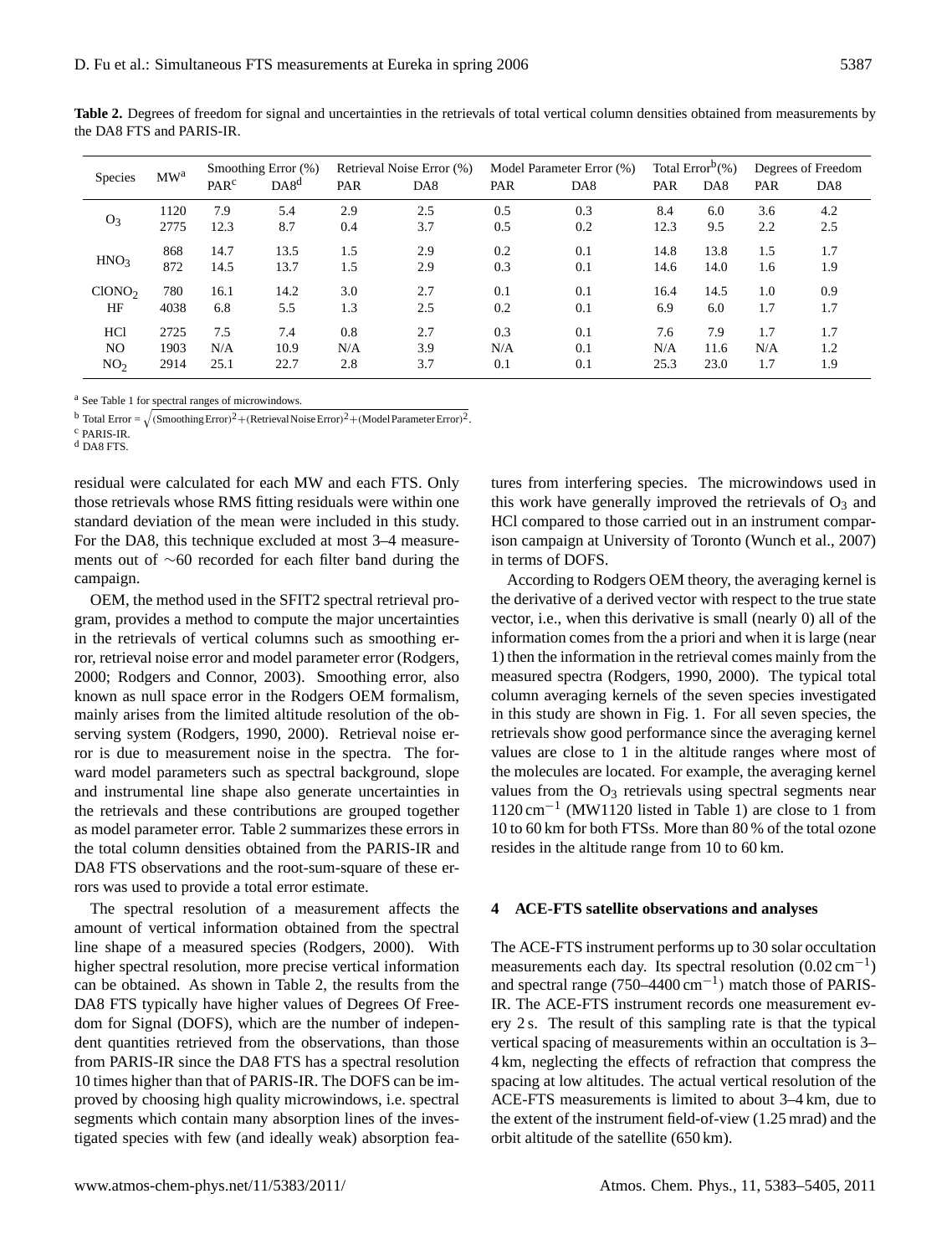

**Fig. 1.** Total column averaging kernels for PARIS-IR (blue circles) and the DA8 FTS (red squares) for 2006 Canadian Arctic ACE Validation Campaign.

The spectra measured by the ACE-FTS are analysed using a nonlinear least squares global fitting approach to obtain VMR profiles of trace gases in the Earth's atmosphere, along with pressure and temperature profiles (Boone et al., 2005). The retrieved profiles have a vertical resolution of 3–4 km and extend from the cloud tops (or 5 km under clear conditions) to about 100 km. The current ACE-FTS data set, version 2.2 with updates for  $O_3$ ,  $N_2O_5$ , and HDO, contains VMR profiles for more than 30 atmospheric constituents. Validation results for the primary molecules measured with ACE can be found in this Special Issue (for example, the O<sup>3</sup> validation paper by Dupuy et al., 2009). Partial column densities were calculated using atmospheric densities derived from the ACE-FTS measurements. Uncertainties in the partial column densities were calculated using the statistical fitting errors reported for the ACE-FTS VMR profiles.

During the campaign, ACE-FTS made thirteen occultation measurements within 500 km of PEARL. The location for each ACE occultation is given as the latitude, longitude and time of the 30-km tangent point (calculated geometrically), and it is this value that was used in determining coincidences between observations. The ACE satellite measurements were made between 22 February and 13 March 2006.

#### **5 Results and discussion**

The spectra recorded with PARIS-IR, the DA8 FTS, and ACE-FTS during the campaign were analyzed using the methods described in Sects. 3 and 4. The results for seven primarily stratospheric trace gases  $(O_3, HNO_3, HCl,$  $CIONO<sub>2</sub>, NO<sub>2</sub>, NO<sub>3</sub>$  and HF) are discussed here. In Sect. 5.1, comparisons of results between PARIS-IR and the DA8 FTS are described. In Sect. 5.2, results from the ground-based observations are compared to the ACE-FTS occultation measurements. Finally, in Sect. 5.3, results from the three FTSs will be used to compare the time evolution of chemical constituents in the atmosphere over the Canadian high Arctic during spring 2006, as seen by the different instruments. In these sections, total column and partial column densities will be used. The altitude range used for the partial columns was chosen to match the common range covered by all of the ACE-FTS measurements.

When comparing satellite and ground-based measurements, pairs of collocated measurements are identified using criteria based on the difference in distance and time between the measurements. Typically, the distance between the observatory housing the instrument and the tangent point of a specific altitude in the satellite profile is used to determine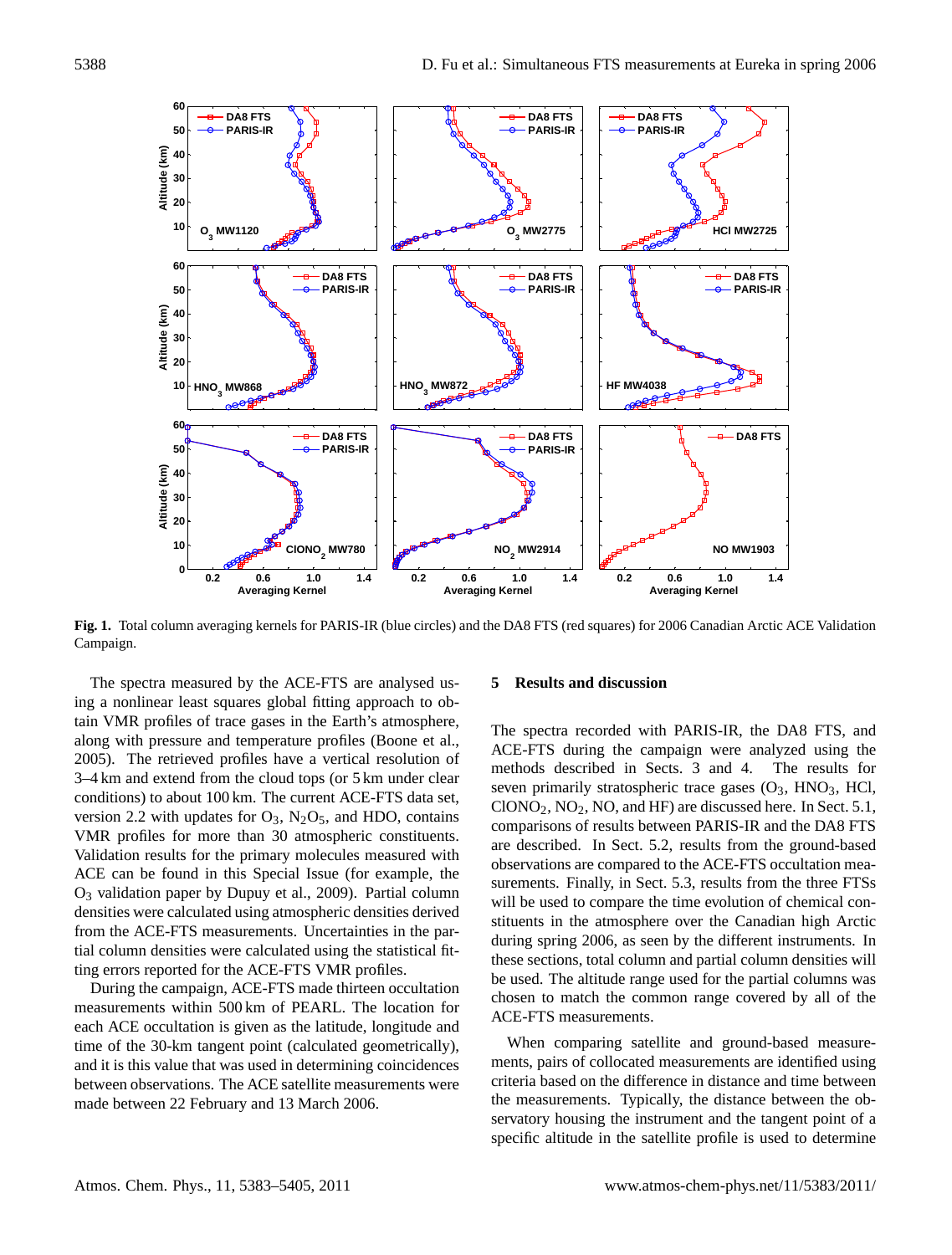the spatial coincidence. For high-latitude stations where the solar elevation is relatively small, the location of the observatory does not necessarily give a good estimate of the location of the measured airmass because of the long slant path through the atmosphere. The point at which the observation slant path intersects with the atmospheric layer where the measurement is most sensitive can be located up to several hundred km away from the observatory. To better understand the region of the atmosphere that is being sounded in the DA8 FTS and PARIS-IR observations during the campaign, we have used a geometric calculation to estimate the ground locations of several altitudes along the slant path of the solar radiation. Refraction effects have been neglected. In the calculation, the distance between the observatory and the ground location is calculated using the solar zenith angle and the hour angle (the difference between the measurement local solar time and solar noon). Then, these are used with the location of PEARL and the haversine equation (Sinnott, 1984) to determine the latitude and longitude of the ground location. This method was used to estimate the ground locations of the 18-km altitude point in the PARIS-IR and DA8 FTS measurements on 4 March 2006 and these locations are shown in Fig. 2. This altitude was chosen because it is near the peak in number density for  $O_3$ , HCl, HNO<sub>3</sub>, and other species of interest in this study during polar spring. Also, in this figure, the tangent point locations of the ACE-FTS occultations on 4 and 5 March are shown. They were within 100 km of the PEARL facility. However, the distance between the air mass sampled by the ground-based FTSs and that measured by ACE-FTS was of the order of ∼440–500 km.

In addition to time and distance, an additional coincidence criterion is often needed when comparing measurements made at high latitudes: this is the location of the observations relative to the polar vortex. The meteorological conditions near Eureka and the location of the polar vortex during the 2006 campaign have been investigated by Manney et al. (2008). They used satellite results together with meteorological analyses to study the Arctic vortex, temperature and trace gas evolution over Eureka during the 2003–2004, 2004–2005 and 2005–2006 winter/spring periods. The 2005–2006 winter had a very strong, prolonged major "stratospheric sudden warming" (SSW) beginning in early to mid-January 2006 that ended in the mid- to late February 2006. After the SSW, a pole-centred strong vortex redeveloped quickly in the lower mesosphere. Throughout the campaign, the vortex was recovering and strengthening in the upper stratosphere. In the lower stratosphere, the vortex did not recover significantly from the SSW so it was fairly weak and poorly defined during the 2006 campaign. In the following, the locations of the satellite and ground-based measurements with respect to the vortex will be discussed in terms of scaled Potential Vorticity. sPV is the scaled (Dunkerton and Delisi, 1986; Manney et al., 1994) Rossby-Ertel potential vorticity (PV), which can be used to describe the intensity and geographical extent of the polar



**Fig. 2.** Locations of simultaneous PARIS-IR and DA8 FTS measurements taken on 4 March 2006. Each measurement location is indicated using the ground location of the 18 km altitude in the FTS slant path (calculated geometrically) and is labelled with a red symbol. The shape of red symbol indicates the optical filter used for the DA8 FTS measurement. During each DA8 FTS measurement, PARIS-IR recorded the entire spectral region from 750 to 4400 cm−<sup>1</sup> . In addition, the tangent point locations of the ACE-FTS occultations made on 4 and 5 March 2006 are indicated. Location of PEARL is shown with a black solid square.

vortex. In the stratosphere, the vortex edge region is typically at sPV values of about 1.2 to  $1.6 \times 10^{-4}$  s<sup>-1</sup>. The sPV values at altitudes along the measurement slant paths will be used to evaluate if the campaign observations were made inside, outside or on the edge of the polar vortex.

#### **5.1 Comparisons between PARIS-IR and the DA8 FTS**

Atmospheric solar absorption measurements were recorded simultaneously using PARIS-IR and the DA8 FTS on eight days during the intensive phase of the 2006 Canadian Arctic ACE Validation Campaign. These observations started on 21 February 2006, the day when the Sun was first seen above the horizon at PEARL. In the first week of the campaign, the measurements were limited because the Sun is only visible for a short period of time around noon, and that is further limited by topography and cloud. The length of each day increases rapidly at the beginning of the campaign (increasing from ∼2 h on 21 February to ∼6 h on 28 February, values calculated from the sunrise and sunset times provided by the Astronomical Application Department of U.S. Naval Observatory; [http://aa.usno.navy.mil/\)](http://aa.usno.navy.mil/). Often the measurements on the first days have large fitting residuals and thus very few are included in the comparisons. It should also be noted that the solar zenith angles for the measurements between 21 and 26 February range between ∼89 and 90◦ . The weather conditions were poor during the middle of the intensive phase: no ground-based FTS measurements were made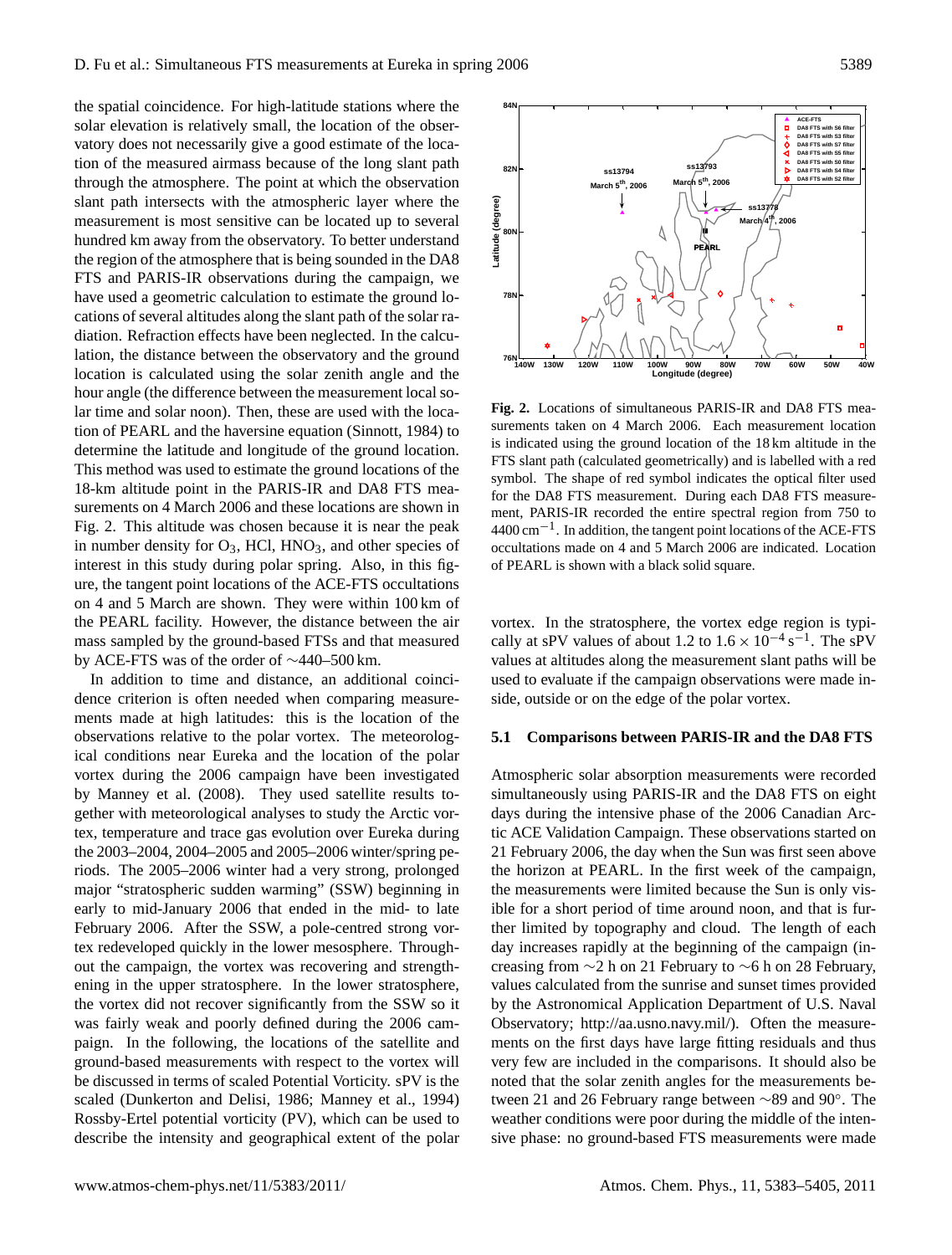

Fig. 3. O<sub>3</sub> total vertical column densities obtained from the spectra near MW 1120 cm<sup>-1</sup> (MW1120) recorded using PARIS-IR (blue diamonds) and the DA8 FTS (red squares) during the 2006 Canadian Arctic ACE Validation Campaign are shown together with total columns calculated from ozonesonde measurements (black circles). Panels **(a)** and **(b)** show the individual and the daily mean column densities for the entire campaign period, respectively. Enlarged views of daily observations and uncertainties of total column densities on 4 and 5 March 2006 are shown in panels **(c)** and **(d)**, respectively. Red and blue dashed lines indicate the daily mean vertical column densities for the DA8 FTS and PARIS-IR, respectively. The errors for DA8 and PARIS-IR are the total percent errors given in Table 3. For the measurements using ozonesondes, the total columns were estimated by extrapolating above the highest measured altitude and the uncertainty given is  $\pm 6$  % (taken from Tarasick et al., 2005).

from 27 February to 3 March 2006 because of clouds and snow at PEARL. There were good observing conditions at the end of the intensive phase, from 4 to 7 March 2006.

Figure 3 shows the time series of the individual (panel a) and the daily mean (panel b) ozone total column densities from the DA8 FTS and PARIS-IR obtained using the MWs near 1120 cm<sup>-1</sup> (MW1120). Also included in these plots are the total columns estimated from the ozonesonde flights made during the campaign. These estimates were made by extrapolating the ozonesonde profile above the highest measured altitude and integrating to obtain a total column density as discussed in Tarasick et al. (2005). It can be seen that there are fewer DA8 FTS ozone measurements than PARIS-IR measurements in the early part of the campaign due to the sequence in which the filters are used for the observations. When the observing time during a day is less than  $\sim$ 6–7 h, the DA8 FTS cannot measure a full series of spectra (obtained by recording spectra with each filter twice) and thus not all of the target species have been measured every day by both ground-based FTSs. In contrast, PARIS-IR does not use narrow-band filters and, therefore, can provide column densities for all of the trace gases of interest from each observation. Results from PARIS-IR provide information with higher temporal resolution than those from the DA8 FTS. For example, on 4 March 2006, ten observations were made using PARIS-IR and the DA8 FTS simultaneously. Vertical column densities of ozone are available from all ten observations made using PARIS-IR on that day. However only two measurements were recorded by the DA8 FTS with the S6 filter (700–1300  $\text{cm}^{-1}$ ) and thus only two ozone column results are available from MW1120. As indicated in Fig. 2, for the rest of that day, the DA8 FTS recorded atmospheric absorption spectra in spectral ranges other than the one covered by the S6 filter. Because of this, the spatial and temporal coverage of the PARIS-IR ozone measurements is much wider than that of the DA8 FTS. The impact of this difference in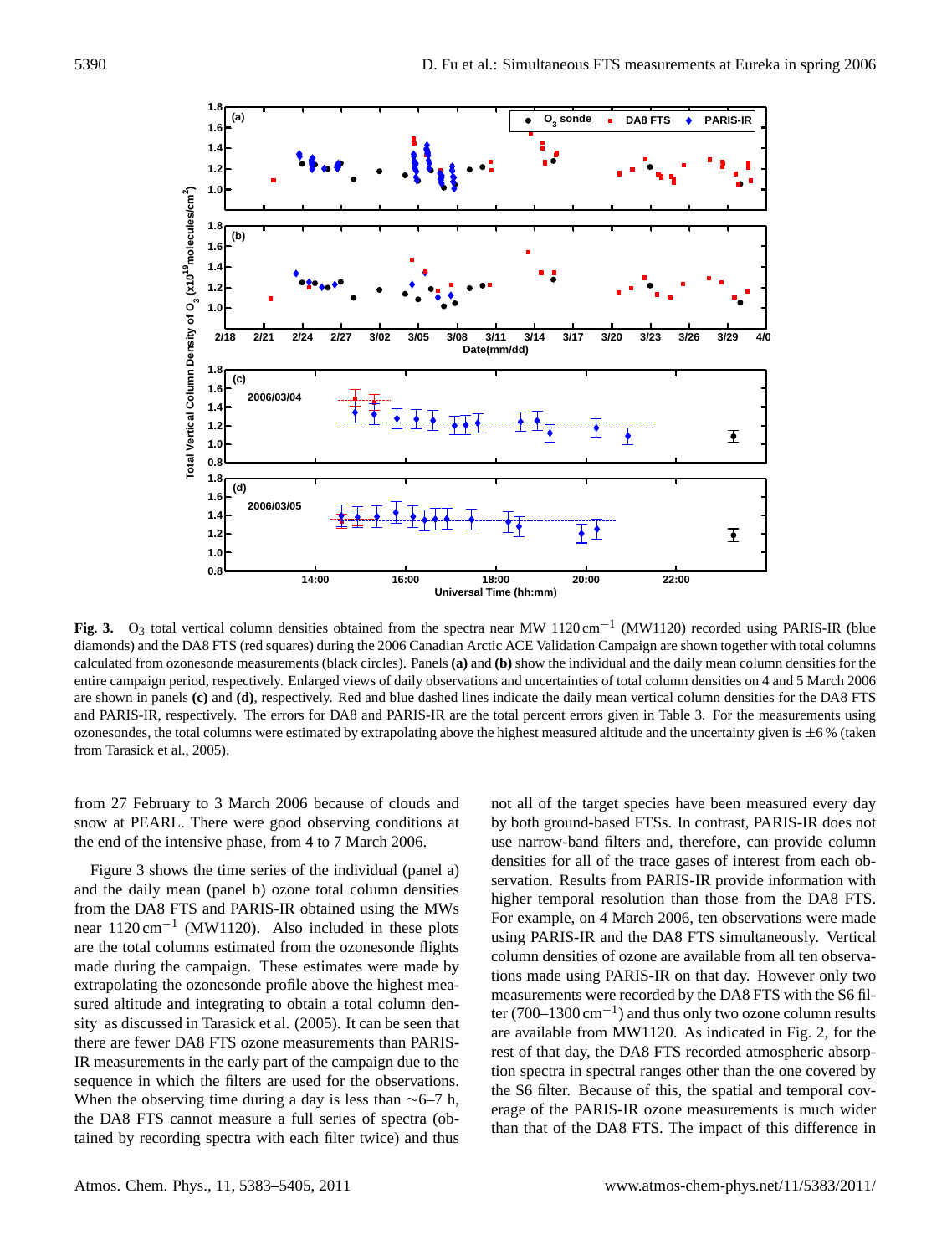| Species            | MW <sup>a</sup> |                                                                   | Mean Percentage Differences <sup>b</sup>                             |
|--------------------|-----------------|-------------------------------------------------------------------|----------------------------------------------------------------------|
|                    |                 | <b>Comparison Using Daily</b><br>Mean Value $(\%) \pm Std$ . Dev. | Comparison Using Individual<br>Measured Value $(\% ) \pm Std$ . Dev. |
|                    | 1120            | $-6.3 \pm 8.1$                                                    | $2.8 \pm 5.7$                                                        |
| O <sub>3</sub>     | 2775            | $-3.6 \pm 3.9$                                                    | $0.0 \pm 4.8$                                                        |
|                    | 868             | $-5.1 \pm 9.6$                                                    | $-0.1 \pm 3.0$                                                       |
| HNO <sub>3</sub>   | 872             | $-2.2 \pm 7.3$                                                    | $-1.9 \pm 2.6$                                                       |
| CIONO <sub>2</sub> | 780             | $-17.6 \pm 10.1$                                                  | $-4.3 \pm 6.7$                                                       |
| HF                 | 4038            | $-5.3 \pm 3.2$                                                    | $-1.5 \pm 6.8$                                                       |
| <b>HCl</b>         | 2725            | $-7.8 \pm 2.9$                                                    | $-3.2 \pm 2.7$                                                       |
| NO <sub>2</sub>    | 2914            | $-2.8 \pm 7.0$                                                    | $-0.1 \pm 3.2$                                                       |

**Table 3.** Comparisons of total columns observed by the DA8 FTS and PARIS-IR from 21 February to 8 March 2006.

<sup>a</sup> See Table 1 for spectral ranges of microwindows.

b See text for calculation method description. Uncertainty given is the  $1\sigma$  standard deviation of the mean difference.

sampling is seen in panel c of Fig. 3. Here, the individual PARIS-IR and DA8 FTS MW1120 ozone observations from 4 March 2006 are shown and the daily mean value is indicated. When the measurements from the two FTSs were made simultaneously, there was good agreement within the respective uncertainties. However, because the ozone column densities retrieved by PARIS-IR differed throughout the day as the measurement location and time changed, the daily mean values for the DA8 FTS and PARIS-IR do not agree as well as the simultaneous measurements. These differences observed between the daily mean comparisons and individual comparisons vary with day and with species. Panel d of Fig. 3 shows the ozone total column density results for PARIS-IR and the DA8 FTS on 5 March 2006. Here the daily mean results are in better agreement. Figures 4 and 5 provide similar comparisons for HCl,  $CIONO<sub>2</sub>$ , HNO<sub>3</sub>, HF, and NO<sub>2</sub> total column densities on 5 March and 7 March 2006, respectively. The daily mean and individual comparisons for these days generally agree within the uncertainties.

To investigate this further, we calculated the differences between the PARIS-IR and DA8 FTS total column densities for the six species  $(O_3, HNO_3, HCl, NO_2, ClONO_2, and$ HF) and these are shown in Table 3 (note that PARIS-IR did not measure NO). The comparisons were performed in two ways, one approach using daily mean values and the other approach using individual measurements. For the former method, daily mean total column densities were calculated for a given species retrieved by both FTSs, and percentage differences were calculated for each measurement day using

$$
P_x = \frac{[\overline{C}_{Px} - \overline{C}_{Dx}]}{\overline{C}_{Px}} \times 100,\tag{1}
$$

where,  $\overline{C}_{Px}$  and  $\overline{C}_{Dx}$  are the daily mean values of observed total columns of the given species  $x$  ( $x$  can be  $O_3$ ,  $HNO_3$ , HCl,  $NO<sub>2</sub>$ , ClON $O<sub>2</sub>$ , or HF) observed by PARIS-IR and the DA8 FTS, respectively. All of the percentage differences were then averaged to obtain the results shown in the third column of Table 3 together with the  $1\sigma$  standard deviation of the differences. In the second comparison method, differences between individual measurements were calculated using

$$
P_x = \frac{[C_{Px} - C_{Dx}]}{C_{Px}} \times 100,\tag{2}
$$

where,  $C_{Px}$  and  $C_{Dx}$  are the individual values of simultaneously observed total columns. All of these differences between individual measurements were then averaged to obtain the results shown in the fourth column of Table 3 (along with the  $1\sigma$  standard deviation of the mean).

For all six of the species investigated, the comparisons using daily mean values show larger differences (by up to 13 %) between two FTSs than those using the individual observations recorded simultaneously. Variation in the measured total column densities during each observation day, as shown in Figs. 3, 4, and 5, arises primarily from the temporal and spatial differences in Arctic atmospheric composition. This variation has to be taken into consideration when making comparisons between ground-based instruments measuring at high latitudes and when choosing coincidence criteria for satellite comparison studies.

The differences between the simultaneous measurements made by the DA8 FTS and PARIS-IR can be compared to results from earlier intercomparison campaigns. In 1999, an instrument comparison campaign was held at Eureka and the retrieved vertical columns from the portable NPL FTS (a Bruker 120M) were compared with those from the DA8 FTS at PEARL (Murphy et al., 2001; Paton-Walsh et al., 2008). These comparisons show that the differences between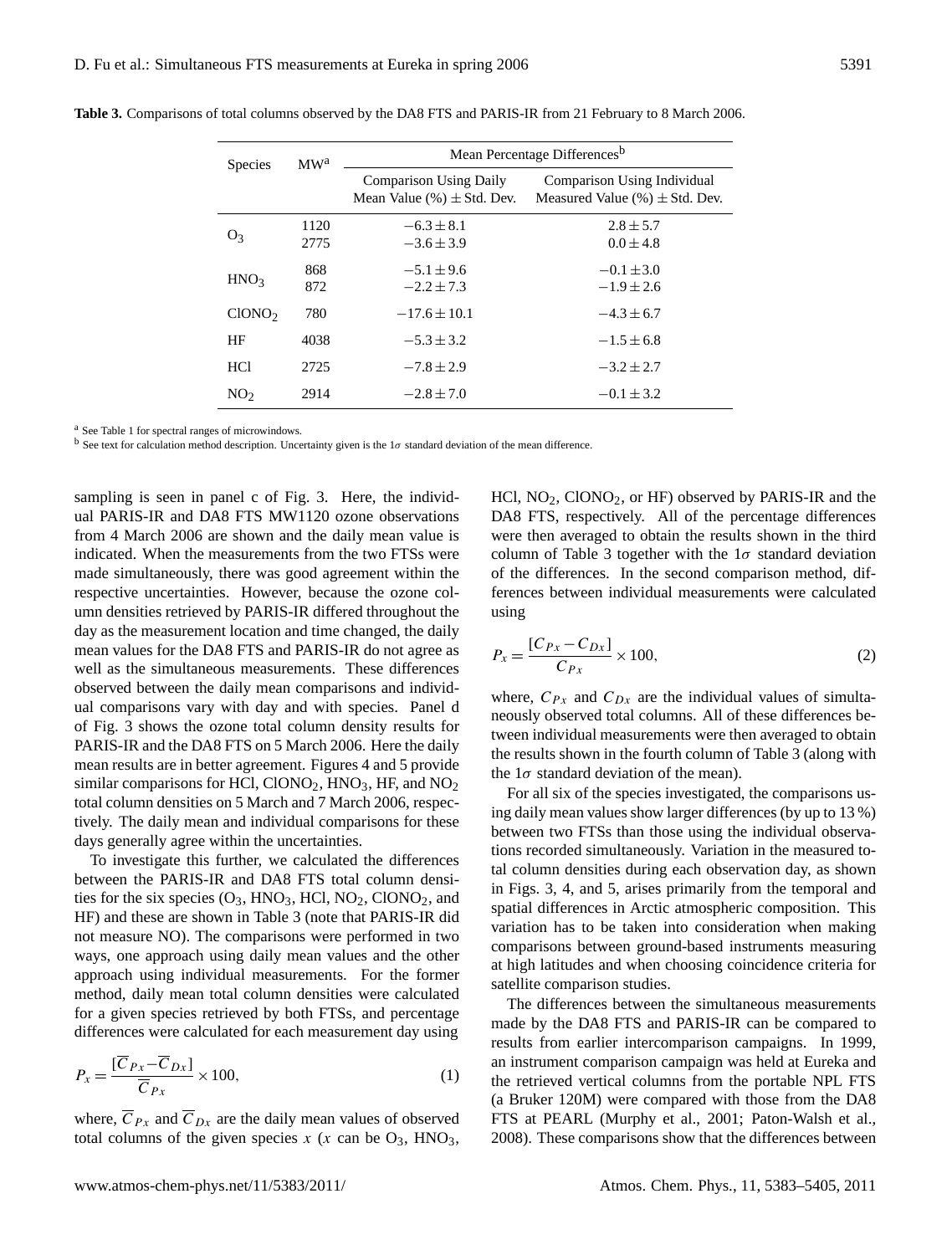

**Fig. 4.** Total vertical column densities of HCl **(a)**, ClONO2 **(b)**, HNO3 (MW 868) **(c)**, HF **(d)**, and NO2 **(e)** retrieved from spectra obtained with PARIS-IR and the DA8 FTS at PEARL on 5 March 2006. Error bars indicate the DA8 FTS and PARIS-IR total percentage errors given in Table 2. Red dashed lines and blue dashed lines indicate the daily mean total column densities measured by the DA8 FTS (red squares) and PARIS-IR (blue diamonds), respectively.

the NPL FTS and the DA8 FTS have a consistent systematic bias of about 3 % for HCl,  $HNO<sub>3</sub>$  and  $O<sub>3</sub>$ , and 7 % for HF, with the DA8 FTS reporting higher column amounts than the NPL FTS for all comparisons. The large difference between instruments for HF was attributed to an instrument lineshape problem and a zero level problem (when the atmosphere has 100 % absorption the signal should be zero). In addition, the non-linearity of the MCT detector was found to be causing a major portion of the differences in retrieved  $HNO<sub>3</sub>$  columns between the NPL FTS and the DA8 FTS. The mean individual differences obtained from the 2006 Canadian Arctic ACE Validation Campaign are generally similar to or smaller than those reported in the 1999 comparison and these differences show systematically lower column values for five species  $(HNO<sub>3</sub>, HCl, NO<sub>2</sub>, ClONO<sub>2</sub>, and HF)$  and higher column values for  $O_3$  from PARIS-IR than from the DA8 FTS. For all species except  $O_3$ , the results from the current work are consistent with the earlier NPL intercomparison study.

The different spectral resolutions of the instruments could also contribute to the differences between the PARIS-IR and DA8 FTS. This was investigated during comparisons between PARIS-IR and two FTSs with higher spectral resolutions that were carried out in summer 2005 at the University of Toronto (Wunch et al., 2007). One of these FTSs was the Toronto Atmospheric Observatory Fourier Transform Spectrometer (TAO-FTS), an ABB Bomem DA8 FTS with the same specifications as the Eureka DA8 FTS. Total column differences for  $O_3$  and HCl between PARIS-IR and the TAO-FTS were found to be about  $\pm 1$  % to  $+4$  %, respectively, consistent in magnitude with the agreement between PARIS-IR and the Eureka DA8 FTS in this work. However, it should be noted that the MW regions for HCl and  $O_3$  used in the two studies were different and this may contribute to the difference.

# **5.2 Partial column comparisons between ACE-FTS measurements and ground-based FTS observations**

The concentration profiles of trace gases retrieved from ground-based observations provide limited vertical resolution (DOFS about 1 to 4 over the altitude range from the ground to 100 km, as shown in Table 2), much coarser than the vertical resolution (about 3–4 km) of observations from ACE-FTS. Because of this, the present comparisons are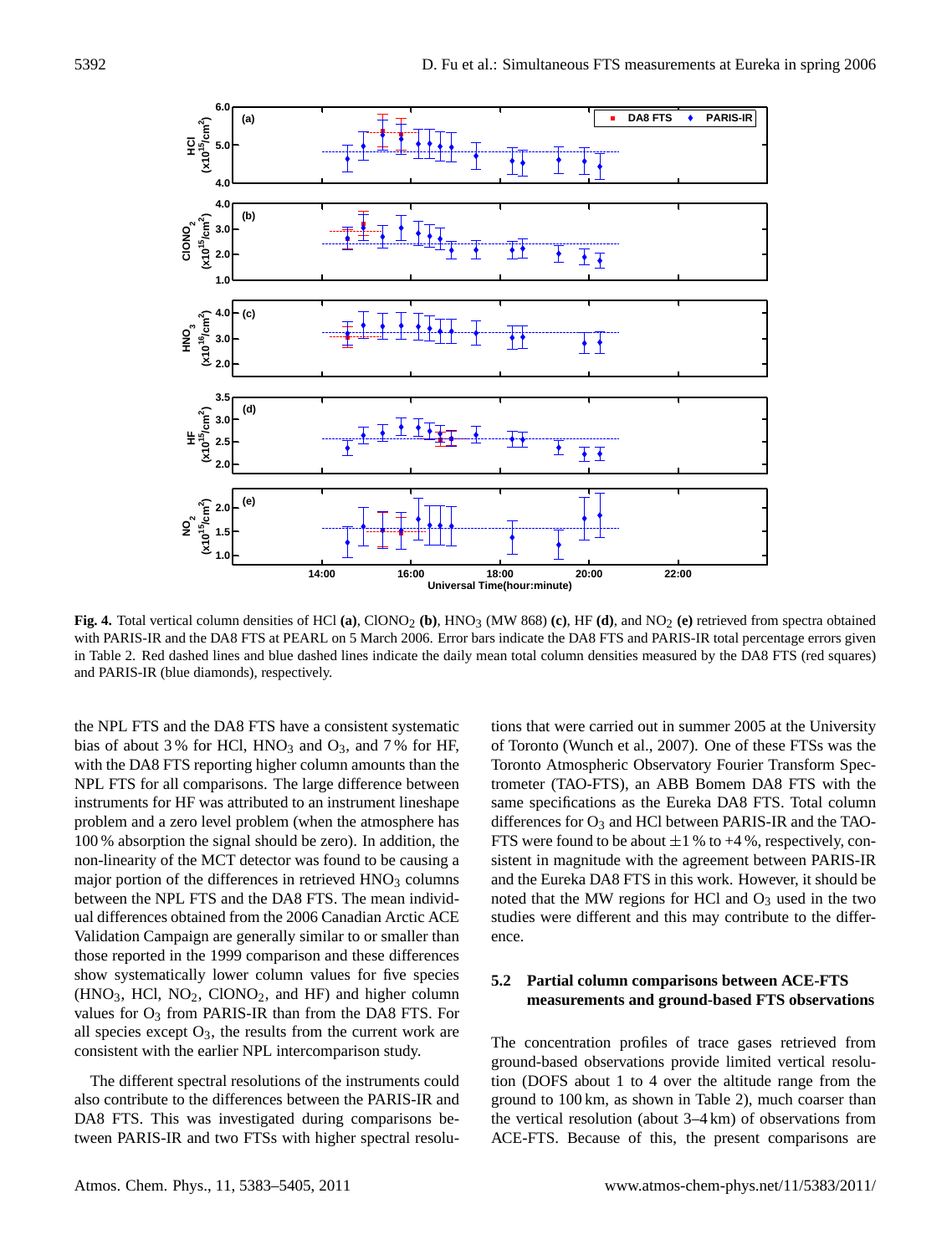

**Fig. 5.** Same as Fig. 4 but for 7 March 2006.

restricted to partial column abundances rather than profiles. As shown in Sung et al. (2007), the comparisons of partial columns from ground-based instruments with ACE-FTS results poses difficulties for molecules with maximum VMR in the troposphere (such as  $N_2O$  or CH<sub>4</sub>), particularly for an FTS with the resolution of PARIS-IR. Thus, we restrict our comparisons to molecules where the VMR peaks in the stratosphere.

There were 13 occultation measurements within 500 km of PEARL during the campaign. Coincident ground-based measurements occurred on eight days for the DA8 FTS and seven days for PARIS-IR, with multiple coincidences on some days for each instrument. The partial columns,  $C_x$ , of the seven trace gases were calculated for ACE-FTS using

$$
C_x = \sum_{i=\text{bottom}}^{i=\text{top}} \rho(i) \times \text{VMR}_x(i) \times Z(i),\tag{3}
$$

where x stands for  $O_3$ , HCl, ClONO<sub>2</sub>, HF, HNO<sub>3</sub>, NO<sub>2</sub>, or NO.  $\rho(i)$  (in molecules/cm<sup>3</sup>), VMR<sub>x</sub>(i), and Z(i) (in cm) are the number density of air, the volume mixing ratio of the species  $x$  in the *i*th layer, and the thickness of the *i*th layer. The occultation measurements made by the ACE-FTS usually have different altitude ranges due to factors such as clouds limiting how low in altitude the measurements extend. Therefore, common altitude ranges were used for the partial

columns calculated from the ACE-FTS profiles. These results are shown in Table 4 together with their altitude ranges, measurement dates, and occultation names. In addition, the uncertainty in each partial column density, as determined from the root-sum-square of the spectral fitting error from the corresponding ACE-FTS profile, is given.

For the two species where retrievals for the DA8 FTS and PARIS-IR were performed using two different MWs, only one was chosen for the comparisons with ACE-FTS based on the reasoning given below. The ACE-FTS version 2.2 ozone update retrievals use a wide spectral region near 1120 cm−<sup>1</sup> containing a high density of  $O_3$  absorption lines. During the development of the version  $2.2 \text{ O}_3$  update, it was found that retrievals made using lines near 1100 cm−<sup>1</sup> and those near 2775 cm−<sup>1</sup> differed by ∼5% due to the spectroscopic parameters. To avoid this known inconsistency,  $O_3$  column densities from MW2775 were not included in this section. For HNO3, both MW868 and MW872 results were available from the PARIS-IR and the DA8 FTS and, as shown in the previous section, are in good agreement (within 2 %) in the total column density. The results from MW868 were used in the comparison with ACE-FTS since there was slightly better agreement between two ground-based FTSs for this MW than for MW872.

Since  $NO<sub>2</sub>$  and  $NO$  experience significant diurnal variations, differences between the local times of the ACE-FTS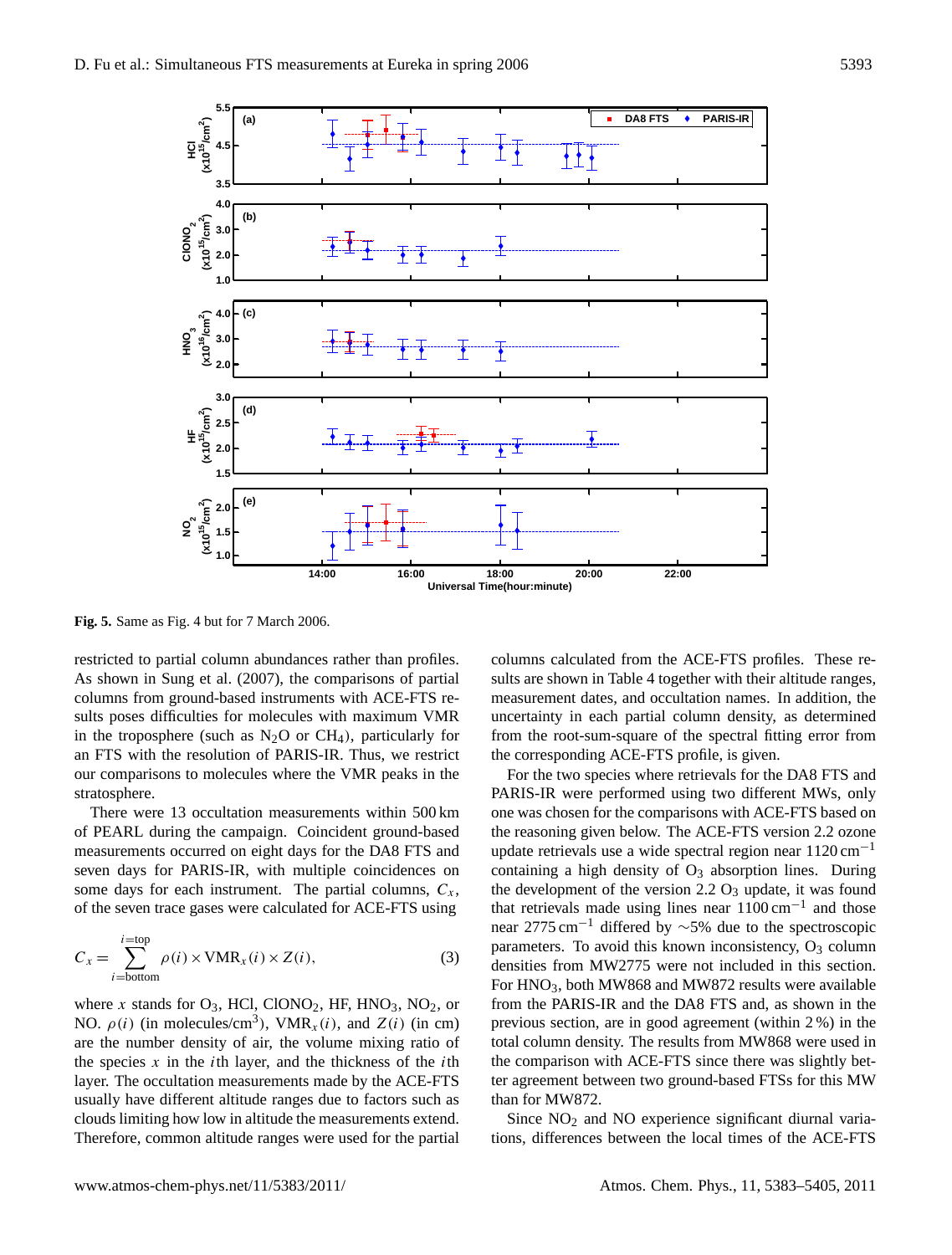| Date<br>mm/dd                      | Time (UT)<br>$hh:mm:ss^a$ | Occult.<br>Name <sup>b</sup> | Distance $\Delta^c$<br>(km) | O <sub>3</sub><br>$(x10^{19})$ | HC <sub>1</sub><br>$(x10^{15})$ | CIONO <sub>2</sub><br>$(x10^{15})$ | HF<br>$(x10^{15})$                        | HNO <sub>3</sub><br>$(x10^{16})$ | NO <sub>2</sub><br>$(x10^{15})$ | NO.<br>$(x10^{15})$ |
|------------------------------------|---------------------------|------------------------------|-----------------------------|--------------------------------|---------------------------------|------------------------------------|-------------------------------------------|----------------------------------|---------------------------------|---------------------|
|                                    |                           |                              |                             |                                |                                 |                                    | (molecules/cm <sup>2</sup> ) <sup>d</sup> |                                  |                                 |                     |
| 2/22                               | 21:32:40                  | ss13631                      | 449                         | 1.16(2)                        | 4.4(3)                          | 1.6(3)                             | 1.92(11)                                  | 2.69(4)                          | 0.82(3)                         | 2.3(1)              |
| 2/23                               | 20:20:45                  | ss13645                      | 201                         | 1.11(2)                        | 4.4(3)                          | 1.6(2)                             | 1.92(12)                                  | 2.62(5)                          | 1.25(4)                         | 2.9(2)              |
| 2/26                               | 20:00:13                  | ss13689                      | 92                          | 1.11(2)                        | 4.4(3)                          | 1.8(2)                             | 2.06(10)                                  | 2.58(4)                          | 0.96(3)                         | 2.2(1)              |
| 2/28                               | 20:51:34                  | ss13719                      | 119                         | 1.10(2)                        | 4.3(2)                          | 2.0(2)                             | 2.08(09)                                  | 2.59(2)                          | 0.78(3)                         | 2.2(2)              |
| 3/1                                | 21:17:13                  | ss13734                      | 202                         | 1.16(2)                        | 4.4(2)                          | 2.4(2)                             | 2.30(09)                                  | 2.78(4)                          | 1.21(3)                         | 2.3(1)              |
| 3/4                                | 20:56:26                  | ss13778                      | 95                          | 0.94(1)                        | 4.0(2)                          | 1.4(1)                             | 1.73(07)                                  | 2.17(3)                          | 1.17(3)                         | 2.4(1)              |
| 3/5                                | 21:22:04                  | ss13793                      | 64                          | 1.11(4)                        | 4.6(2)                          | 2.4(2)                             | 2.43(09)                                  | 2.99(5)                          | 1.04(2)                         | 2.4(1)              |
| 3/5                                | 22:59:47                  | ss13794                      | 445                         | 1.03(3)                        | 4.3(2)                          | 1.7(1)                             | 2.16(08)                                  | 2.60(4)                          | 1.06(2)                         | 2.6(1)              |
| 3/6                                | 21:47:43                  | ss13808                      | 63                          | 1.05(2)                        | 4.4(2)                          | 2.2(2)                             | 2.26(08)                                  | 2.61(3)                          | 1.01(2)                         | 2.5(1)              |
| 3/6                                | 23:25:25                  | ss13809                      | 497                         | 1.02(2)                        | 4.2(2)                          | 1.6(1)                             | 2.02(08)                                  | 2.44(3)                          | 1.05(3)                         | 2.3(1)              |
| 3/7                                | 22:13:21                  | ss13823                      | 98                          | 1.03(2)                        | 4.3(2)                          | 1.9(1)                             | 2.22(07)                                  | 2.36(3)                          | 1.19(5)                         | 2.5(1)              |
| 3/8                                | 22:38:59                  | ss13838                      | 152                         | 1.14(2)                        | 4.5(2)                          | 1.8(1)                             | 2.22(07)                                  | 2.74(3)                          | 1.14(2)                         | 2.6(1)              |
| 3/13                               | 23:09:33                  | ss13912                      | 357                         | 1.20(1)                        | 4.9(1)                          | 3.0(2)                             | 2.84(09)                                  | 3.51(2)                          | 1.32(4)                         | 2.3(2)              |
| Partial Column Altitude Range (km) |                           |                              | $9.5 - 84.5$                | $11.5 - 47.5$                  | $14.5 - 30.5$                   | 13.5–44.5                          | $10.5 - 31.5$                             | $17.5 - 35.5$                    | $24.5 - 84.5$                   |                     |

**Table 4.** Partial columns calculated from ACE-FTS measurements taken during the 2006 Canadian Arctic ACE Validation Campaign.

<sup>a</sup> Universal time of ACE-FTS observations.

 $<sup>b</sup>$  Occultation names used by the ACE Science Operations Centre to label occultations [type of measurement (sr = sunrise and ss = sunset) + orbit number].</sup>

 $\Delta$  is distance from ACE-FTS occultation measurement to PEARL

<sup>d</sup> ACE-FTS partial column error was calculated from the spectral fitting error for each measurement. This value is given in parentheses.

and ground-based observations can contribute to discrepancies in the comparisons. To account for this, we have adopted the "diurnal mapping" technique used by Kerzenmacher et al. (2008) in the ACE  $NO<sub>2</sub>$  and NO validation study (Sect. 4.1). Briefly, this technique uses the output from a chemical box model (McLinden et al., 2006) to scale the result from one instrument at one local time to the local time of other instrument. The diurnal scaling factors have been calculated for each ACE-FTS occultation and have been used to map the ACE-FTS profiles to the local times of the groundbased FTS measurements, prior to calculating the partial column densities.

As mentioned at the beginning of this section, the location of the polar vortex needs to be taken into account for comparisons of measurements made at high latitudes. The ACE-FTS partial column densities described above can be used to demonstrate the importance of this additional coincidence consideration. For example, three sunset measurements named ss13778, ss13793 and ss13794 were made within 500 km of PEARL by the ACE-FTS on 4 and 5 March 2006 (Fig. 2). The observation times for ss13778, ss13793 and ss13794 were 20:56:26 UT (4 March), 21:22:04 UT (5 March) and 22:59:47 UT (5 March), respectively. The partial columns for ss13793 and ss13794 (given in Table 4) show percentage differences of −8.11 %,  $-6.79\%$ ,  $-38.06\%$ ,  $-12.32\%$ ,  $-14.88\%$ , 1.96%, and 7.67 % for  $O_3$ , HCl, ClONO<sub>2</sub>, HF, HNO<sub>3</sub>, NO<sub>2</sub>, and NO, respectively. For  $O_3$ , HCl, NO<sub>2</sub> and NO, these percentage differences are approximately within the combined estimated uncertainty of the partial column densities. However, for the other three species, the differences are larger than the uncertainty estimates. For ss13778 and ss13793, which differ in space by ∼30 km and time by ∼24 h, the observed partial columns show percentage differences of −18.14%, −16.83 %, −71.18 %, −40.51 %, −37.45 %, 11.14 %, and  $-3.21$  %, for  $O_3$ , HCl, ClONO<sub>2</sub>, HF, HNO<sub>3</sub>, NO<sub>2</sub>, and NO, respectively. These differences are much larger than the combined uncertainty estimates for all species except for NO. To determine if the same air mass was being sampled by these pairs of ACE-FTS measurements, the location of the polar vortex was investigated using sPV (in units of  $10^{-4}$ s<sup>-1</sup>) calculated from the Goddard Earth Observing System version 4.03 (GEOS-4) analyses (Bloom et al., 2005). These results were obtained from the Derived Meteorological Products (DMPs) provided for the ACE-FTS occultation measurements (Manney et al., 2007). For these three occultations, the sPV values at two altitudes (potential temperature levels) along the measurement were compared: 18.5 km  $(\sim 465 \text{ K})$  and 30.5 km ( $\sim 760 \text{ K}$ ) were chosen because they are near the peak in number density for  $O_3$ , HCl, ClON $O_2$ , HF, and  $HNO<sub>3</sub>$ , and  $NO<sub>2</sub>$  and  $NO<sub>2</sub>$  respectively. At 18.5 km, the sPV values for ss13778, ss13794 and ss13793 are  $1.07 \times 10^{-4}$  s<sup>-1</sup>,  $1.24 \times 10^{-4}$  s<sup>-1</sup> and  $1.37 \times 10^{-4}$  s<sup>-1</sup>, respectively, corresponding to the measurement location moving from outside of the polar vortex into the vortex edge region. For the 30.5 km level, the values are  $1.94 \times 10^{-4}$  s<sup>-1</sup>,  $2.22 \times 10^{-4}$  s<sup>-1</sup>, and  $2.26 \times 10^{-4}$  s<sup>-1</sup> for ss13778, ss13794 and ss13793, respectively, which are all within the vortex. The change in the column densities of  $O_3$ , HCl, ClON $O_2$ , HF and  $HNO<sub>3</sub>$  for ss13778, ss13794 and ss13793 is mirrored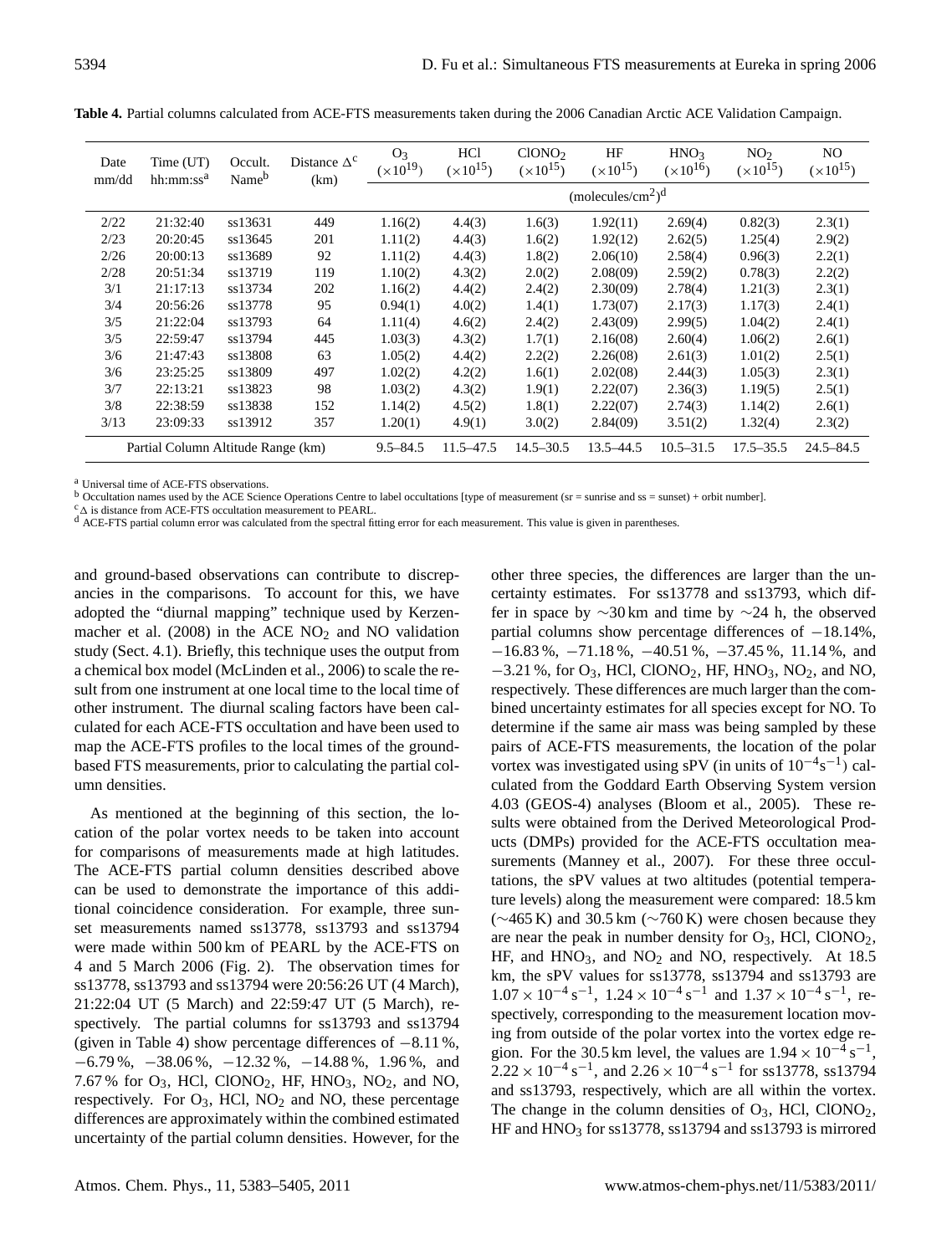in the change in sPV at 18.5 km. Similarly, at 30.5 km, the change in sPV has the same behaviour as the change in  $NO<sub>2</sub>$ column density. Because of the magnitude of the uncertainty, no comment can be made about the trend in NO column density. This shows that considering sPV, in addition to spatial and temporal coincidence criteria, can assist in determining if similar air masses are being compared. It should be noted that the polar vortex in the lower stratosphere was rather poorly defined during the campaign (see Manney et al., 2008 and discussion at beginning of Sect. 5). Because the lower stratospheric vortex was weak with a lot of mixing with extravortex air, there is likely to be more day-to-day and measurement-to-measurement variability seen in these results than can be accounted for using a "strict" sPV vortex edge criterion.

To compare the partial column densities calculated from the ACE-FTS measurements with those from PARIS-IR and the DA8 FTS, the difference in the vertical resolution between the measurements has to be taken into account. This was done by smoothing the VMR profiles from the ACE-FTS using the averaging kernels from PARIS-IR and DA8 FTS retrievals (Rodgers and Connor, 2003). The VMR profiles from ACE-FTS were interpolated on to the 29-layer grid used for the ground-based FTSs. These profiles were extended below the lowest retrieved altitude using information from the ground-based FTS a priori profiles. Then these composite profiles were smoothed using the DA8 FTS and PARIS-IR averaging kernels and a priori profile. The vertical partial columns were recalculated using the smoothed ACE-FTS profiles in place of  $VMR<sub>x</sub>(i)$  in Eq. (3). These smoothed ACE-FTS partial column densities were divided by the partial column results from the DA8 FTS and PARIS-IR (calculated over the same altitude range) to obtain the ratios in Table 5. Also, the mean percentage differences ({[ACE-FTS] – [ground-based FTS]}/[ground-based FTS]) and the  $1\sigma$  standard deviation of the differences were calculated. As mentioned earlier, in order to make valid comparisons, the altitude ranges for the PARIS-IR and DA8 FTS partial columns were chosen to match those used for ACE-FTS. Over these altitude ranges, the PARIS-IR and DA8 FTS retrievals have averaging kernel values generally larger than 0.5 (as shown in Fig. 1), which indicates that retrieved columns of the investigated species are primarily obtained from observations rather than a priori information. All ACE-FTS measurements within 500 km of PEARL were used for this comparison. For PARIS-IR, the partial column densities of individual groundbased observations that were closest in time to the ACE-FTS observation were used. For the DA8 FTS, the daily mean of the partial column densities was used. Typically, two measurements were taken sequentially with each filter on each day with up to four sequential measurements on some days.

In Table 5, with the exception of the  $HNO<sub>3</sub>$  comparisons for PARIS-IR, the mean differences in the partial column densities between the ground-based FTSs and ACE-FTS are negative. However, for all of the species, the mean ratios and

mean percentage differences are smaller than the total errors for the DA8 FTS and PARIS-IR reported in Table 2. The largest variation in the ratios is for  $CIONO<sub>2</sub>$  for which the standard deviations of the mean difference are 28.3 % and 14.2 % for DA8 FTS and PARIS-IR, respectively. To some degree, this reflects the challenge in retrieving this molecule from the ground-based spectra.

In general, for the investigated atmospheric species, PARIS-IR shows better agreement with ACE-FTS than does the DA8 FTS. This is most likely due to better temporal coincidences. The temporal and spatial differences between the ACE-FTS and ground-based instruments are shown in Table 6 for PARIS-IR and Tables 7–10 for the DA8 FTS (each table corresponds to the group of molecules measured in each filter region). The PARIS-IR measurements are taken up to ∼4 h before the ACE-FTS occultation, with an average difference of ∼2 h. For the DA8-FTS, the maximum temporal differences are between ∼5 and ∼8.5 h and the average differences are  $\sim$ 3.5 to  $\sim$ 7 h. All of the ACE-FTS measurements were selected because they occurred within 500 km of PEARL. However, this does not necessarily reflect the distance between the ACE-FTS occultation and the ground-based FTS measurement. This was calculated using the method described above and the distances between the ACE-FTS occultation location and the ground-based measurement location (using 18-km altitude as representative of the region of the atmosphere being sampled) are given in Tables 6–10. The spatial differences between the ACE-FTS and PARIS-IR observations are on average 400 km with a maximum of 700 km. For the DA8 FTS and ACE-FTS comparisons, the maximum spatial differences are ∼500– 600 km and the average values are between 300 and 400 km. Because these distances between the measurements can be larger than the stated distance coincidence criterion, it is important to ensure that the comparisons are considering similar air masses using sPV. This is given in Tables 6 through 10 for the ∼18 km and ∼30 km altitudes for each of the measurements. Based on the values at ∼18 km, these measurements are primarily sampling outside or on the edge of the vortex  $(sPV < 1.4 \times 10^{-4} \text{ s}^{-1})$  with the exception of 13 March 2006 where both are inside (sPV  $\sim$ 1.8 × 10<sup>-4</sup> s<sup>-1</sup>). This is consistent with the weak and poorly defined vortex in the lower stratosphere after the SSW. At ∼30 km, all sPV values are greater than  $1.6 \times 10^{-4}$  s<sup>-1</sup> indicating that the measurements are sampling inside the vortex. These values tend to increase throughout the period and are consistent with the vortex increasing in strength and reforming over Eureka. At both levels, there are no obvious mismatches (one measurement inside and the other outside) which could contribute to the differences seen between the ACE-FTS and ground-based measurements.

As part of the validation of the ACE-FTS version 2.2 (plus updates) data products, comparisons of partial column densities have been made between measurements by ACE-FTS and high-resolution ground-based FTSs. The same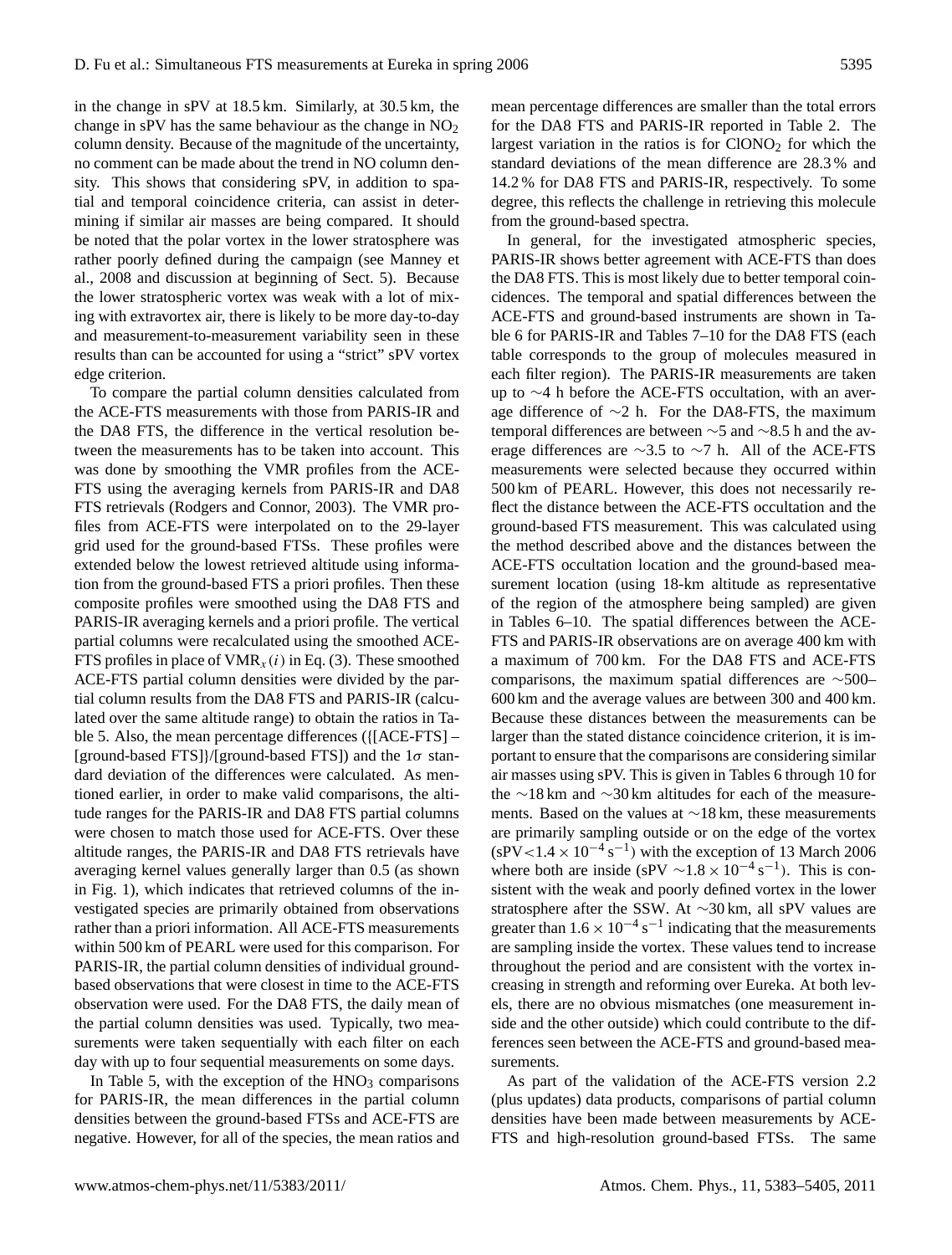| Date                                        | Time (UT)             | Occultation     |                 | O <sub>3</sub>  |           | HCl                      | CIONO <sub>2</sub> |                          |                          | HF       | HNO <sub>3</sub>         |      |               | NO <sub>2</sub>          | NO.           |                          |
|---------------------------------------------|-----------------------|-----------------|-----------------|-----------------|-----------|--------------------------|--------------------|--------------------------|--------------------------|----------|--------------------------|------|---------------|--------------------------|---------------|--------------------------|
| mm/dd                                       | hh:mm:ss <sup>a</sup> | $\Delta^b$ (km) | AD <sup>c</sup> | AP <sup>d</sup> | AD        | AP                       | AD                 | AP                       | AD                       | AP       | AD                       | AP   | AD            | AP                       | AD            | AP                       |
| 2/22                                        | 21:32:40              | ss13631 (449)   | -               |                 |           |                          |                    |                          |                          |          |                          |      |               |                          |               |                          |
| 2/23                                        | 20:20:45              | ss13645 (201)   | $\equiv$        | 0.87            | 0.98      | 0.94                     | $\equiv$           | 1.12                     | 0.91                     | 0.91     | $\overline{\phantom{0}}$ | 1.02 | 0.92          | 1.09                     | -             |                          |
| 2/26                                        | 20:00:13              | ss13689 (092)   | $\equiv$        | 0.97            | 0.89      | 0.96                     | $\equiv$           | 0.92                     | 1.03                     | 0.94     | $\overline{\phantom{0}}$ | 0.96 | 0.88          | 0.97                     | -             |                          |
| 2/28                                        | 20:51:34              | ss13719 (119)   | $\equiv$        |                 |           |                          |                    |                          |                          |          |                          |      |               |                          |               |                          |
| 3/1                                         | 21:17:13              | ss13734 (202)   | $\equiv$        |                 |           |                          |                    |                          |                          |          |                          |      |               |                          |               |                          |
| 3/4                                         | 20:56:26              | ss13778 (095)   | 0.87            | 0.90            | 0.81      | 0.90                     | 0.53               | 0.89                     | $\overline{\phantom{m}}$ | 0.83     | 0.71                     | 0.95 | 0.68          | 1.00                     | 1.07          |                          |
| 3/5                                         | 21:22:04              | ss13793 (064)   | 0.89            | 0.98            | 0.95      | 0.97                     | 0.96               | 0.99                     | 1.01                     | 1.00     | 1.09                     | 1.23 | 0.75          | 1.02                     | 0.93          | $\overline{\phantom{0}}$ |
| 3/5                                         | 22:59:47              | ss13794 (445)   | 0.91            | 0.89            | 0.83      | 0.95                     | 0.61               | 1.00                     | 0.94                     | 1.00     | 0.93                     | 1.04 | 0.76          | 0.83                     | 0.94          |                          |
| 3/6                                         | 21:47:43              | ss13808 (063)   | 0.95            | 0.99            | 0.95      | 0.97                     | 1.20               | 1.24                     | 1.06                     | 1.00     | 1.04                     | 1.16 | 0.72          | 0.80                     | 0.90          | $\overline{\phantom{0}}$ |
| 3/6                                         | 23:25:25              | ss13809 (497)   | 0.92            | 0.95            | 0.91      | 0.93                     | 0.76               | 0.81                     | 0.98                     | 0.97     | 0.97                     | 1.08 | 0.70          | 0.78                     | 0.89          |                          |
| 3/7                                         | 22:13:21              | ss13823 (098)   | 0.88            | 1.04            | 0.97      | 1.01                     | 0.83               | 0.86                     | 1.06                     | 0.98     | 0.87                     | 1.02 | 0.66          | 0.55                     | 0.99          |                          |
| 3/8                                         | 22:38:59              | ss13838 (152)   | $\equiv$        |                 |           |                          |                    |                          |                          |          |                          |      |               |                          | -             |                          |
| 3/13                                        | 23:09:33              | ss13912 (357)   | 1.16            | $\equiv$        | 0.94      | $\overline{\phantom{0}}$ | 1.28               | $\overline{\phantom{m}}$ | 0.94                     | $\equiv$ |                          |      | 0.99          | $\overline{\phantom{0}}$ | 0.74          |                          |
| Mean Column Ratio                           |                       | 0.94            | 0.95            | 0.92            | 0.95      | 0.88                     | 0.98               | 0.99                     | 0.95                     | 0.93     | 1.06                     | 0.78 | 0.88          | 0.92                     |               |                          |
| Mean Percentage Difference <sup>e</sup> (%) |                       |                 | $-5.9$          | $-5.2$          | $-8.5$    | $-4.6$                   | $-11.8$            | $-2.3$                   | $-0.9$                   | $-4.7$   | $-6.6$                   | 5.7  | $-21.6$       | $-11.9$                  | $-7.6$        |                          |
| $1 \sigma$ Standard Deviation (%)           |                       | 10.0            | 5.8             | 5.8             | 3.3       | 28.3                     | 14.2               | 5.8                      | 6.1                      | 13.6     | 9.6                      | 11.5 | 17.3          | 10.2                     |               |                          |
| Partial Column Altitude Range (km)          |                       |                 | $9.5 - 84.5$    |                 | 11.5-47.5 |                          | $14.5 - 30.5$      |                          | 13.5-44.5                |          | $10.5 - 31.5$            |      | $17.5 - 35.5$ |                          | $24.5 - 84.5$ |                          |

**Table 5.** Ratios of partial columns ([ACE-FTS]/[ground-based FTS]) obtained during the 2006 Canadian Arctic ACE Validation Campaign.

<sup>a</sup> Universal time of ACE-FTS observations.

 $b_A$  is distance from ACE-FTS occultation measurement to PEARL.

<sup>c</sup> Ratio of [ACE-FTS]/[DA8].

<sup>d</sup> Ratio of [ACE-FTS]/[PARIS-IR].

e ([ACE-FTS]-[Ground-Based FTS])/[Ground-Based FTS].

**Table 6.** The spatial and temporal differences between PARIS-IR and ACE-FTS observations of  $O_3$ , HCl, ClONO<sub>2</sub>, HF, HNO<sub>3</sub>, and NO<sub>2</sub> during the 2006 Canadian Arctic ACE Validation Campaign.

| Date  | ACE Time <sup>a</sup> | Occultation | $\Delta_1^b$ | $\Delta^c_2$             | PARIS-IR Time <sup>a</sup> | $\Delta_3^d$             |                | sPV 18 km $(10^{-4}s^{-1})$ e | $sPV$ 30 km $(10^{-4}s^{-1})$ <sup>f</sup> |                          |
|-------|-----------------------|-------------|--------------|--------------------------|----------------------------|--------------------------|----------------|-------------------------------|--------------------------------------------|--------------------------|
| mm/dd | hh:mm:ss              |             | (km)         | (km)                     | hh:mm:ss                   | (hours)                  | <b>ACE-FTS</b> | <b>PARIS-IR</b>               | <b>ACE-FTS</b>                             | <b>PARIS-IR</b>          |
| 2/22  | 21:32:40              | ss13631     | 449          | $\overline{\phantom{0}}$ |                            |                          | 1.17           |                               | 1.71                                       |                          |
| 2/23  | 20:20:45              | ss13645     | 201          | 408                      | 18:53:32                   | 1.45                     | 0.97           | 0.94                          | 1.68                                       | 2.21                     |
| 2/26  | 20:00:13              | ss13689     | 92           | 480                      | 18:55:57                   | 1.07                     | 1.24           | 1.22                          | 1.89                                       | 2.01                     |
| 2/28  | 20:51:34              | ss13719     | 119          | -                        |                            | $\overline{\phantom{m}}$ | 1.01           | -                             | 1.97                                       |                          |
| 3/1   | 21:17:13              | ss13734     | 202          | $\overline{\phantom{m}}$ | $\overline{\phantom{0}}$   | $\overline{\phantom{m}}$ | 1.26           | $\overline{\phantom{0}}$      | 1.91                                       | $\overline{\phantom{0}}$ |
| 3/4   | 20:56:26              | ss13778     | 95           | 506                      | 21:00:31                   | $-0.07$                  | 1.07           | 1.13                          | 1.94                                       | 2.05                     |
| 3/5   | 21:22:04              | ss13793     | 64           | 423                      | 20:19:23                   | 1.04                     | 1.37           | 1.16                          | 2.26                                       | 2.82                     |
| 3/5   | 22:59:47              | ss13794     | 445          | 695                      | 20:19:23                   | 2.67                     | 1.24           | 1.16                          | 2.22                                       | 2.82                     |
| 3/6   | 21:47:43              | ss13808     | 63           | 357                      | 19:31:14                   | 2.27                     | 1.38           | 1.22                          | 2.29                                       | 2.82                     |
| 3/6   | 23:25:25              | ss13809     | 497          | 631                      | 19:31:14                   | 3.90                     | 1.34           | 1.22                          | 2.35                                       | 2.82                     |
| 3/7   | 22:13:21              | ss13823     | 98           | 300                      | 18:27:54                   | 3.76                     | 1.33           | 1.32                          | 1.95                                       | 2.73                     |
| 3/8   | 22:38:59              | ss13838     | 152          | $\overline{\phantom{0}}$ |                            | $\overline{\phantom{m}}$ | 1.28           | $\overline{\phantom{0}}$      | 2.13                                       |                          |
| 3/13  | 23:09:33              | ss13912     | 357          | -                        |                            | $\overline{\phantom{a}}$ | 1.77           |                               | 2.43                                       |                          |

<sup>a</sup> Universal time of observation.

 $b_{\Delta_1}$  is distance from ACE-FTS occultation measurement to PEARL.

 $c_{\Delta_2}$  is distance from ACE-FTS occultation measurement to PARIS-IR observation.

 $d_{\Delta_3}$  is the difference in time between the ACE-FTS occultation measurement and the DA8 FTS observation.

<sup>e</sup> The scaled Potential Vorticity (sPV) at altitudes of 18.5 km and 18.0 km along the optical paths of the ACE-FTS and PARIS-IR, respectively.

<sup>f</sup> The scaled Potential Vorticity (sPV) at altitudes of 30.5 km and 30.0 km along the optical paths of the ACE-FTS and PARIS-IR, respectively.

smoothing and partial column calculation techniques were used for all of the studies. However, these results differ in some respects from the current study because wider time ranges were used (typically February 2004 through December 2006, rather than only during spring 2006) and, in some cases, broader coincidence criteria were used (up to  $1000 \text{ km}$ ;  $\pm 24 \text{ h}$ ). Despite these differences, our results are in reasonable agreement for all species. For example, Dupuy et al. (2009) found percentage differences between  $-10$  and +7% for their O<sub>3</sub> comparisons and the DA8 FTS and PARIS-IR results (−5.9 % and −5.2 %, respectively) fall within this range. Comparisons for HCl and HF, done by Mahieu et al. (2008), show average agreement between the ground-based FTS and ACE-FTS partial column densities of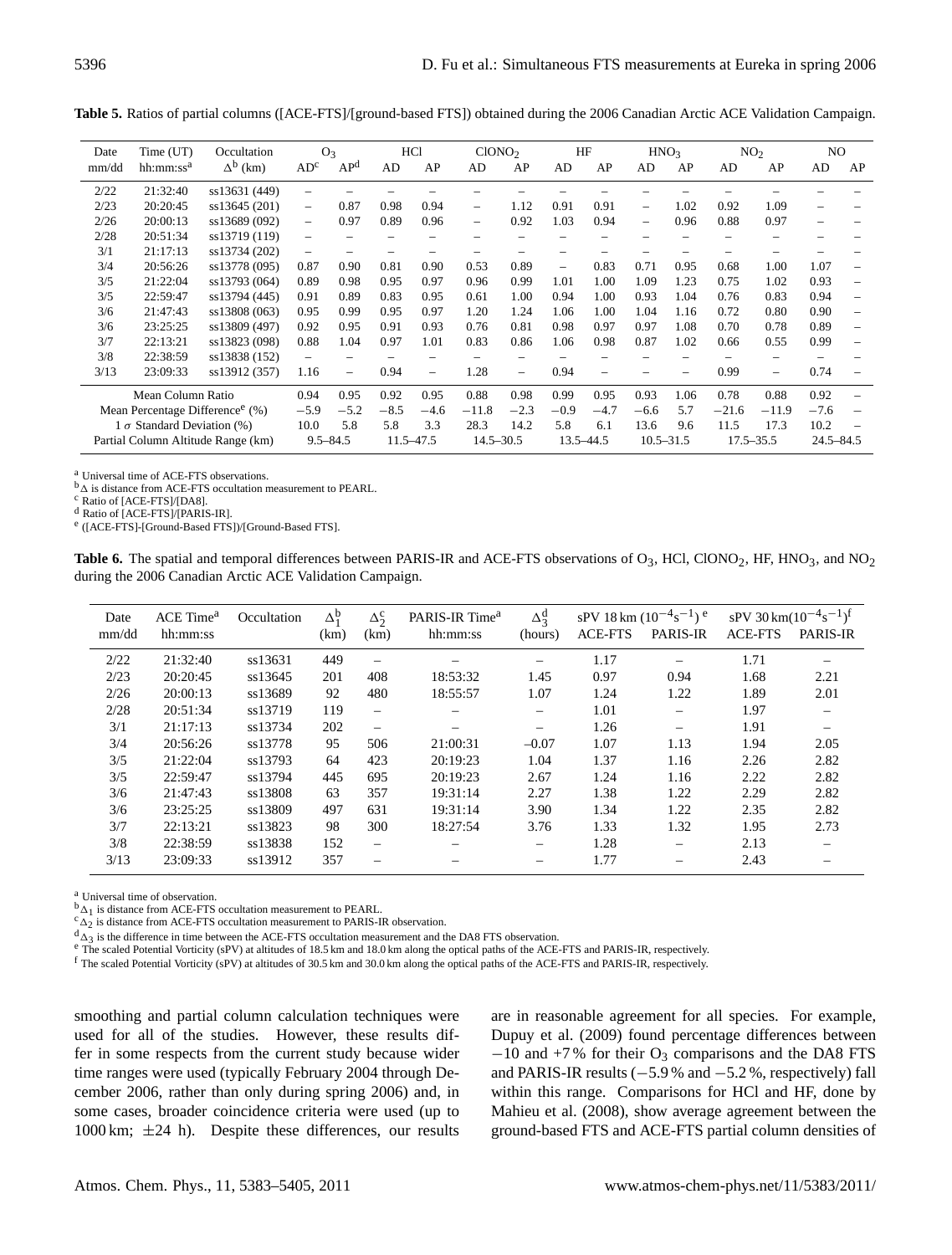

**Fig. 6.** Scatter plot of partial columns measured by ACE-FTS versus those observed by ground-based FTSs for **(a)** O3, **(b)** HCl, and **(c)** HF. In all figures, the dotted line shows the fitted correlation function between the two data sets being compared. Results from both the DA8 FTS and PARIS-IR were fit together in this calculation. The slope and  $R^2$  for the comparisons are given on the figure. The solid line shows the one-to-one relationship for the comparison.

approximately  $+6\%$  and  $+8\%$ , respectively. Here the differences for HCl and HF are −4.6 % and −4.7 %, for PARIS-IR, and −8.5 % and −0.9 % for the DA8 FTS, respectively. The differences found for  $CIONO<sub>2</sub>$  by Wolff et al. (2008) covered a wide range from  $-34\%$  to  $+56\%$  with a large standard deviation for the mean difference of  $\pm 35$ %. The mean differences and standard deviation of the differences found in this study are consistent with the work of Wolff and coworkers. For  $HNO<sub>3</sub>$ , the percentage differences found by Wolff et al. (2008) ranged from  $-13%$  to +6% and are consistent with the results obtained here which were differences of −6.6 % with the DA8 FTS and +5.7 % with PARIS-IR. Finally for  $NO<sub>2</sub>$  and  $NO<sub>2</sub>$ . Kerzenmacher et al. (2008) reported differences between ground-based FTSs and ACE-FTS between  $-9\%$  and  $+21\%$  for NO<sub>2</sub>. The current results for the DA8 FTS and PARIS-IR are outside of this range (−21.6 % and −11.9 %, respectively). However, the uncertainties for DA8 FTS and PARIS-IR total column retrievals are 23.0 % and 25.3 %, respectively. During the campaign, only the DA8 FTS was able to provide NO results and these partial columns differed from ACE-FTS by −9.9 %. This difference is smaller in magnitude than that found by Kerzenmacher et al., who reported differences between −14.5 % and −67.5 %.

Figure 6 shows scatter plots of the ACE-FTS partial column densities versus the ground-based FTS partial column densities for  $O_3$ , HCl, and HF. The PARIS-IR and DA8 FTS results are both included on each plot. The plots show good correlation between the satellite and ground-based data sets. For the regression fits (shown in dotted black line), both the DA8 and PARIS-IR results were fitted together and the intercepts were set to zero because of the limited number of data points available. The fitted slopes are slightly smaller than one in all cases.

# **5.3 Comparison of time evolution of trace gases during the 2006 Canadian Arctic ACE Validation Campaign**

When investigating changes in trace gas species with time, it is useful to be able to separate chemical and dynamical effects. Previous studies have used long-lived tracers such as HF, to normalize the column densities of stratospheric species in order to remove most of the dynamical effects such as diabatic descent (Toon et al., 1999; Mellqvist et al., 2002). This technique works well because the  $O_3$ , ClONO<sub>2</sub>, HCl, HNO3, and HF atmospheric profiles have similar shapes with peak values in the stratosphere. For this study, the total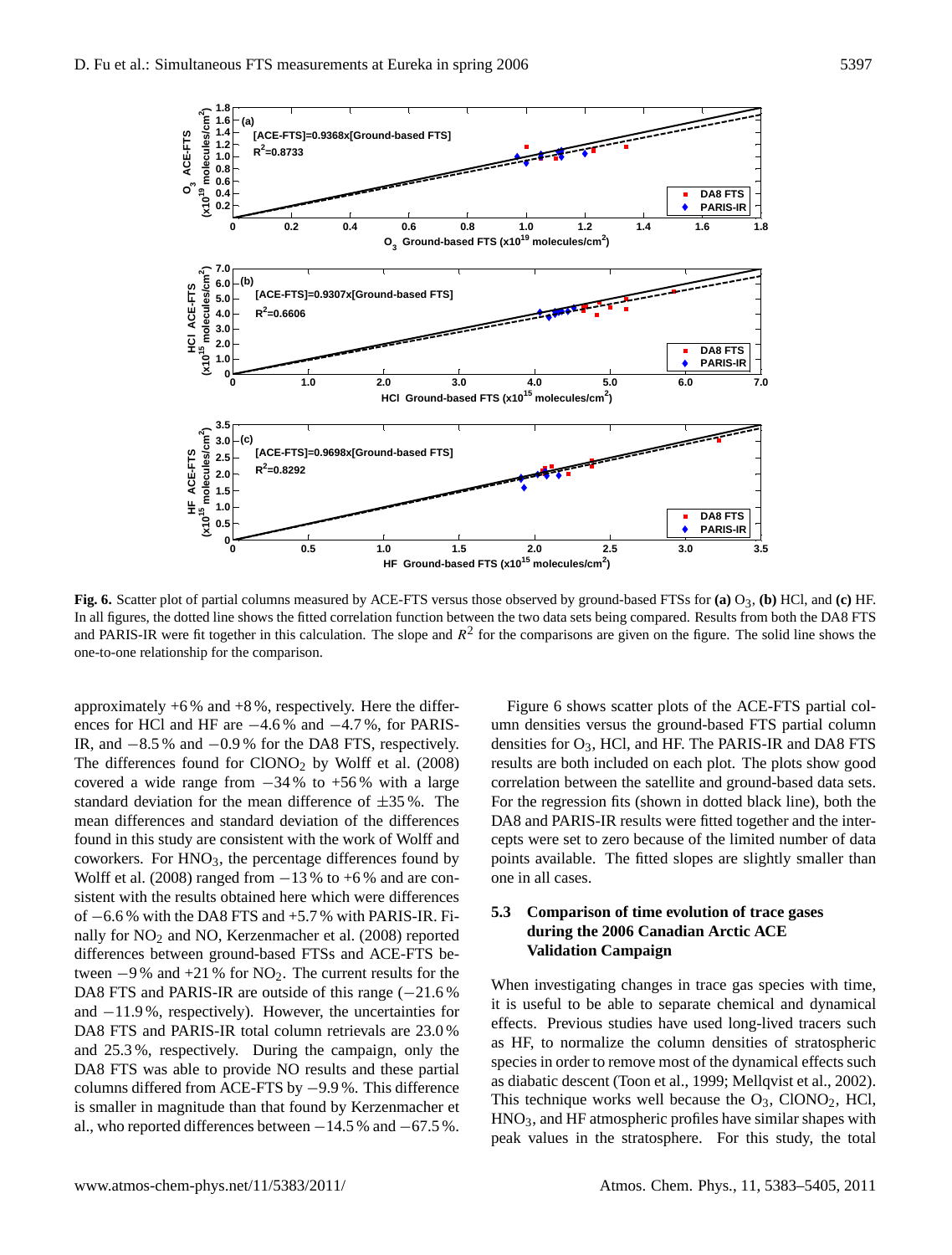| Date  | ACE Time <sup>a</sup> | Occultation | $\Delta_1^b$ | $\Delta_2^c$ | DA8 FTS Time <sup>a</sup> | $\Delta_3^d$ |                | sPV 18 km $(10^{-4}s^{-1})^e$ |  |
|-------|-----------------------|-------------|--------------|--------------|---------------------------|--------------|----------------|-------------------------------|--|
| mm/dd | hh:mm:ss              |             | (km)         | (km)         | hh:mm:ss                  | (hours)      | <b>ACE-FTS</b> | DA8 FTS                       |  |
| 2/22  | 21:32:40              | ss13631     | 449          |              |                           |              | 1.17           |                               |  |
| 2/23  | 20:20:45              | ss13645     | 201          |              |                           |              | 0.97           |                               |  |
| 2/26  | 20:00:13              | ss13689     | 92           |              |                           |              | 1.24           |                               |  |
| 2/28  | 20:51:34              | ss13719     | 119          | —            |                           |              | 1.01           |                               |  |
| 3/1   | 21:17:13              | ss13734     | 202          |              |                           |              | 1.26           |                               |  |
| 3/4   | 20:56:26              | ss13778     | 95           | 738/667      | 14:57:23/15:22:48         | 5.98/5.56    | 1.07           | 1.13                          |  |
| 3/5   | 21:22:04              | ss13793     | 64           | 709/644      | 14:39:24/15:00:41         | 6.71/6.36    | 1.37           | 1.30                          |  |
| 3/5   | 22:59:47              | ss13794     | 445          | 482/460      | 14:39:24/15:00:41         | 8.34/7.99    | 1.24           | 1.30                          |  |
| 3/6   | 21:47:43              | ss13808     | 63           | 456/428      | 15:54:00/16:15:41         | 5.90/5.53    | 1.38           | 1.32                          |  |
| 3/6   | 23:25:25              | ss13809     | 497          | 445/457      | 15:54:00/16:15:41         | 7.52/7.16    | 1.34           | 1.32                          |  |
| 3/7   | 22:13:21              | ss13823     | 98           | 521          | 14:42:02                  | 7.52         | 1.33           | 1.33                          |  |
| 3/8   | 22:38:59              | ss13838     | 152          |              |                           |              | 1.28           |                               |  |
| 3/13  | 23:09:33              | ss13912     | 357          | 257          | 17:10:24                  | 5.99         | 1.77           | 1.80                          |  |
|       |                       |             |              |              |                           |              |                |                               |  |

**Table 7.** The spatial and temporal differences between DA8 and ACE-FTS observations for  $O_3$ , HNO<sub>3</sub>, and ClONO<sub>2</sub> during the 2006 Canadian Arctic ACE Validation Campaign.

<sup>a</sup> Universal time of observation.

 $\frac{b}{11}$  is distance from ACE-FTS occultation measurement to PEARL.

 $c_{\text{A}_2}$  is distance from ACE-FTS occultation measurement to DA8 FTS observation.

 $d_{3}$  is the difference in time btween the ACE-FTS occultation measurement and the DA8 FTS observation.

<sup>e</sup> The scaled Potential Vorticity (sPV) at altitudes of 18.5 km and 18.0 km along the optical paths of the ACE-FTS and DA8 FTS, respectively.

Table 8. The spatial and temporal differences between DA8 and ACE-FTS for HCl and NO<sub>2</sub> during the 2006 Canadian Arctic ACE Validation Campaign.

| Date  | ACE Time <sup>a</sup> | Occultation | $\Delta_1^b$ | $\Delta_2^c$             | DA8 FTS Time <sup>a</sup>  | $\Delta_3^d$   | sPV 18 km $(10^{-4}s^{-1})^e$ |                          |                | sPV 30 km $(10^{-4}s^{-1})$ f |
|-------|-----------------------|-------------|--------------|--------------------------|----------------------------|----------------|-------------------------------|--------------------------|----------------|-------------------------------|
| mm/dd | hh:mm:ss              |             | (km)         | (km)                     | hh:mm:ss                   | (hours)        | <b>ACE-FTS</b>                | DA8 FTS                  | <b>ACE-FTS</b> | DA8 FTS                       |
| 2/22  | 21:32:40              | ss13631     | 449          |                          |                            |                | 1.17                          |                          | 1.71           |                               |
| 2/23  | 20:20:45              | ss13645     | 201          | 454/426                  | 17:36:15/17:59:01          | 2.74/2.36      | 0.97                          | 0.98                     | 1.68           | 2.12                          |
| 2/26  | 20:00:13              | ss13689     | 92           | 486/502                  | 19:28:55/19:51:50          | 0.52/0.14      | 1.24                          | 1.19                     | 1.89           | 2.15                          |
| 2/28  | 20:51:34              | ss13719     | 119          |                          |                            |                | 1.01                          | $\equiv$                 | 1.97           |                               |
| 3/1   | 21:17:13              | ss13734     | 202          | $\overline{\phantom{0}}$ | $\overline{\phantom{0}}$   | $-$            | 1.26                          | -                        | 1.91           | $\overline{\phantom{0}}$      |
| 3/4   | 20:56:26              | ss13778     | 95           | 528                      | 16:41:15                   | 4.25           | 1.07                          | 1.19                     | 1.94           | 2.15                          |
| 3/5   | 21:22:04              | ss13793     | 64           | 580/532                  | 15:26:55/15:51:51          | 5.92/5.50      | 1.37                          | 1.33                     | 2.26           | 2.61                          |
| 3/5   | 22:59:47              | ss13794     | 445          | 448/447                  | 15:26:55/15:51:51          | 7.55/7.13      | 1.24                          | 1.33                     | 2.22           | 2.61                          |
| 3/6   | 21:47:43              | ss13808     | 63           | 358                      | 17:53:33                   | 3.90           | 1.38                          | 1.28                     | 2.29           | 2.79                          |
| 3/6   | 23:25:25              | ss13809     | 497          | 526                      | 17:53:33                   | 5.53           | 1.34                          | 1.28                     | 2.35           | 2.79                          |
| 3/7   | 22:13:21              | ss13823     | 98           | 457/415/382              | 15:08:11/15:30:42/15:53:45 | 7.09/6.71/6.33 | 1.33                          | 1.32                     | 1.95           | 2.80                          |
| 3/8   | 22:38:59              | ss13838     | 152          |                          |                            |                | 1.28                          | $\overline{\phantom{0}}$ | 2.13           |                               |
| 3/13  | 23:09:33              | ss13912     | 357          | 193/178                  | 18:37:44/18:58:58          | 4.53/4.18      | 1.77                          | 1.85                     | 2.43           | 3.47                          |

<sup>a</sup> Universal time of observation.

 $b_{\Delta_1}$  is distance from ACE-FTS occultation measurement to PEARL.

 $c_{\Delta_2}$  is distance from ACE-FTS occultation measurement to DA8 FTS observation.

 $d_{3}$  is the difference in time between the ACE-FTS occultation measurement and the DA8 FTS observation.

<sup>e</sup> The scaled Potential Vorticity (sPV) at altitudes of 18.5 km and 18.0 km along the optical paths of the ACE-FTS and DA8 FTS, respectively.

<sup>f</sup> The scaled Potential Vorticity (sPV) at altitudes of 30.5 km and 30.0 km along the optical paths of the ACE-FTS and DA8 FTS, respectively.

columns of  $O_3$ , HCl, ClONO<sub>2</sub>, and HNO<sub>3</sub> from PARIS-IR and the DA8 FTS were normalized by taking ratios with the total columns of HF and the results are shown in panels a–d of Fig. 7, respectively. Because the DA8 FTS cannot measure ClONO<sub>2</sub>, HCl, HNO<sub>3</sub>, and O<sub>3</sub> simultaneously with HF (the MWs are not in the same filter band), the daily mean total column densities were used for this investigation. For PARIS-IR, individual simultaneous measurements were used to compute the ratios and these ratios were then averaged to obtain the daily mean column ratios of [HCl]/[HF],  $[ClONO<sub>2</sub>]/[HF]$ ,  $[HNO<sub>3</sub>]/[HF]$ , and  $[O<sub>3</sub>]/[HF]$ . For the three days where there are measurements from both instruments, PARIS-IR and the DA8 FTS are in reasonable agreement and have similar trends. The same normalization procedure was also applied to the ACE-FTS partial column densities of O3,  $CIONO<sub>2</sub>$ , HCl, HNO<sub>3</sub> and HF. For each species, the altitude range for the partial column ratio was chosen to match the range where retrievals were available for both the molecule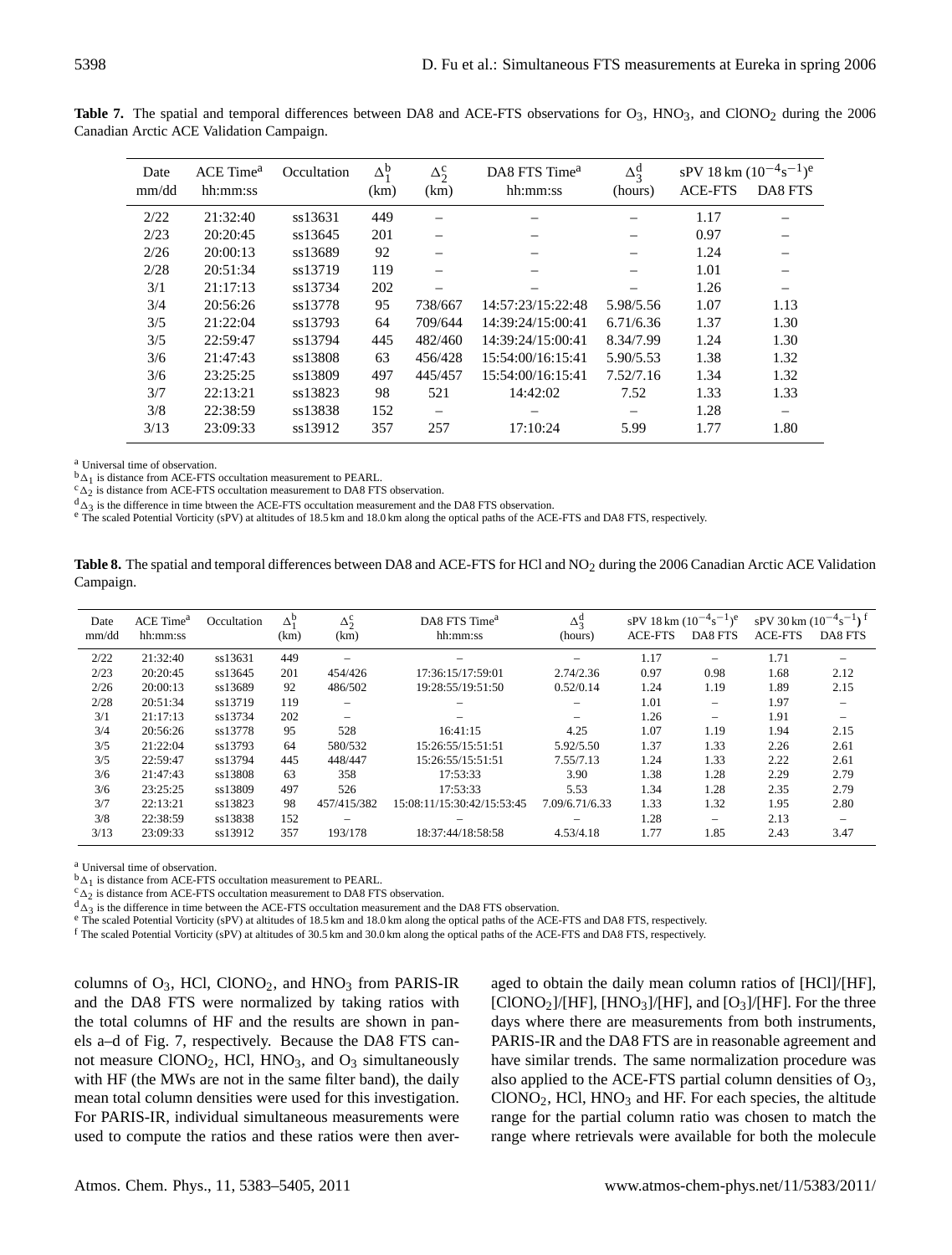|  |  | ب |
|--|--|---|
|  |  |   |
|  |  |   |
|  |  |   |
|  |  |   |
|  |  |   |

| Date  | ACE Time <sup>a</sup> | Occultation | $\Delta_1^b$ | $\Delta_2^c$ | DA8 FTS Time <sup>a</sup> | $\Delta_3^d$ |                | sPV 18 km $(10^{-4}s^{-1})$ <sup>e</sup> |
|-------|-----------------------|-------------|--------------|--------------|---------------------------|--------------|----------------|------------------------------------------|
| mm/dd | hh:mm:ss              |             | (km)         | (km)         | hh:mm:ss                  | (hours)      | <b>ACE-FTS</b> | DA8 FTS                                  |
| 2/22  | 21:32:40              | ss13631     | 449          |              |                           |              | 1.17           |                                          |
| 2/23  | 20:20:45              | ss13645     | 201          | 407/429      | 18:53:19/19:22:40         | 1.46/0.97    | 0.97           | 0.93                                     |
| 2/26  | 20:00:13              | ss13689     | 92           | 480/480      | 18:55:55/19:10:28         | 1.07/0.83    | 1.24           | 1.18                                     |
| 2/28  | 20:51:34              | ss13719     | 119          |              |                           |              | 1.01           |                                          |
| 3/1   | 21:17:13              | ss13734     | 202          |              |                           |              | 1.26           |                                          |
| 3/4   | 20:56:26              | ss13778     | 95           |              |                           |              | 1.07           |                                          |
| 3/5   | 21:22:04              | ss13793     | 64           | 462/448      | 16:44:12/16:59:25         | 4.63/4.38    | 1.37           | 1.30                                     |
| 3/5   | 22:59:47              | ss13794     | 445          | 465/472      | 16:44:12/16:59:25         | 6.26/6.01    | 1.24           | 1.30                                     |
| 3/6   | 21:47:43              | ss13808     | 63           | 349          | 18:55:17                  | 2.87         | 1.38           | 1.24                                     |
| 3/6   | 23:25:25              | ss13809     | 497          | 586          | 18:55:17                  | 4.50         | 1.34           | 1.24                                     |
| 3/7   | 22:13:21              | ss13823     | 98           | 354/339      | 16:18:42/16:35:06         | 5.91/5.64    | 1.33           | 1.31                                     |
| 3/8   | 22:38:59              | ss13838     | 152          |              |                           |              | 1.28           |                                          |
| 3/13  | 23:09:33              | ss13912     | 357          | 163/153      | 19:22:19/19:40:14         | 3.79/3.49    | 1.77           | 1.86                                     |

**Table 9.** The spatial and temporal differences between DA8 and ACE-FTS for HF during the 2006 Canadian Arctic ACE Validation Campaign.

<sup>a</sup> Universal time of observation.

 $b_{\Delta_1}$  is distance from ACE-FTS occultation measurement to PEARL.

 $c_{22}$  is distance from ACE-FTS occultation measurement to DA8 FTS observation.

 $d_{3}$  is the difference in time between the ACE-FTS occultation measurement and the DA8 FTS observation.

<sup>e</sup> The scaled Potential Vorticity (sPV) at altitudes of 18.5 km and 18.0 km along the optical paths of the ACE-FTS and DA8 FTS, respectively.

**Table 10.** The spatial and temporal differences between DA8 and ACE-FTS for NO during the 2006 Canadian Arctic ACE Validation Campaign.

| Date  | ACE Time <sup>a</sup> | Occultation | $\Delta_1^b$ | $\Delta_2^c$             | DA8 FTS Time <sup>a</sup> | $\Delta_3^d$             |                | sPV 18 km $(10^{-4}s^{-1})$ e |                | sPV 30 km $(10^{-4}s^{-1})$ f |
|-------|-----------------------|-------------|--------------|--------------------------|---------------------------|--------------------------|----------------|-------------------------------|----------------|-------------------------------|
| mm/dd | hh:mm:ss              |             | (km)         | (km)                     | hh:mm:ss                  | (hours)                  | <b>ACE-FTS</b> | DA8 FTS                       | <b>ACE-FTS</b> | DA8 FTS                       |
| 2/22  | 21:32:40              | ss13631     | 449          |                          |                           |                          | 1.17           |                               | 1.71           |                               |
| 2/23  | 20:20:45              | ss13645     | 201          |                          |                           |                          | 0.97           |                               | 1.68           |                               |
| 2/26  | 20:00:13              | ss13689     | 92           |                          |                           |                          | 1.24           |                               | 1.89           |                               |
| 2/28  | 20:51:34              | ss13719     | 119          |                          |                           |                          | 1.01           |                               | 1.97           |                               |
| 3/1   | 21:17:13              | ss13734     | 202          | $\equiv$                 |                           |                          | 1.26           |                               | 1.91           |                               |
| 3/4   | 20:56:26              | ss13778     | 95           | 452/                     | 18:14:04/                 | 2.71/                    | 1.07           | 1.17                          | 1.94           | 2.15                          |
|       |                       |             |              | 442                      | 18:37:37                  | 2.31                     |                |                               |                |                               |
| 3/5   | 21:22:04              | ss13793     | 64           | 400/                     | 18:21:19/                 | 3.01/                    | 1.37           | 1.23                          | 2.26           | 2.84                          |
|       |                       |             |              | 396/                     | 18:35:29/                 | 2.78/                    |                |                               |                |                               |
|       |                       |             |              | 394/                     | 18:50:54/                 | 2.52/                    |                |                               |                |                               |
|       |                       |             |              | 393                      | 19:05:27                  | 2.28                     |                |                               |                |                               |
| 3/5   | 22:59:47              | ss13794     | 445          | 531/                     | 18:21:19/                 | 4.64/                    | 1.24           | 1.23                          | 2.22           | 2.84                          |
|       |                       |             |              | 544/                     | 18:35:29/                 | 4.41/                    |                |                               |                |                               |
|       |                       |             |              | 560/                     | 18:50:54/                 | 4.15/                    |                |                               |                |                               |
|       |                       |             |              | 577                      | 19:05:27                  | 3.91                     |                |                               |                |                               |
| 3/6   | 21:47:43              | ss13808     | 63           | 351                      | 18:19:15                  | 3.47                     | 1.38           | 1.26                          | 2.29           | 2.80                          |
| 3/6   | 23:25:25              | ss13809     | 497          | 548                      | 18:19:15                  | 5.10                     | 1.34           | 1.26                          | 2.35           | 2.80                          |
| 3/7   | 22:13:21              | ss13823     | 98           | 300                      | 18:27:44                  | 3.76                     | 1.33           | 1.32                          | 1.95           | 2.73                          |
| 3/8   | 22:38:59              | ss13838     | 152          | $\overline{\phantom{a}}$ |                           | $\overline{\phantom{a}}$ | 1.28           |                               | 2.13           | $\overline{\phantom{0}}$      |
| 3/13  | 23:09:33              | ss13912     | 357          | 214/                     | 18:07:43/                 | 5.03/                    | 1.77           | 1.84                          | 2.43           | 3.45                          |
|       |                       |             |              | 204                      | 18:21:55                  | 4.79                     |                |                               |                |                               |

<sup>a</sup> Universal time of observation.

<sup>f</sup> The scaled Potential Vorticity (sPV) at altitudes of 30.5 km and 30.0 km along the optical paths of the ACE-FTS and DA8 FTS, respectively.

 $b_{\Delta_1}$  is distance from ACE-FTS occultation measurement to PEARL.

 $c_{\Delta_2}$  is distance from ACE-FTS occultation measurement to DA8 FTS observation.

 $d_{\Delta_3}$  is the difference in time between the ACE-FTS occultation measurement and the DA8 FTS observation.

<sup>e</sup> The scaled Potential Vorticity (sPV) at altitudes of 18.5 km and 18.0 km along the optical paths of the ACE-FTS and DA8 FTS, respectively.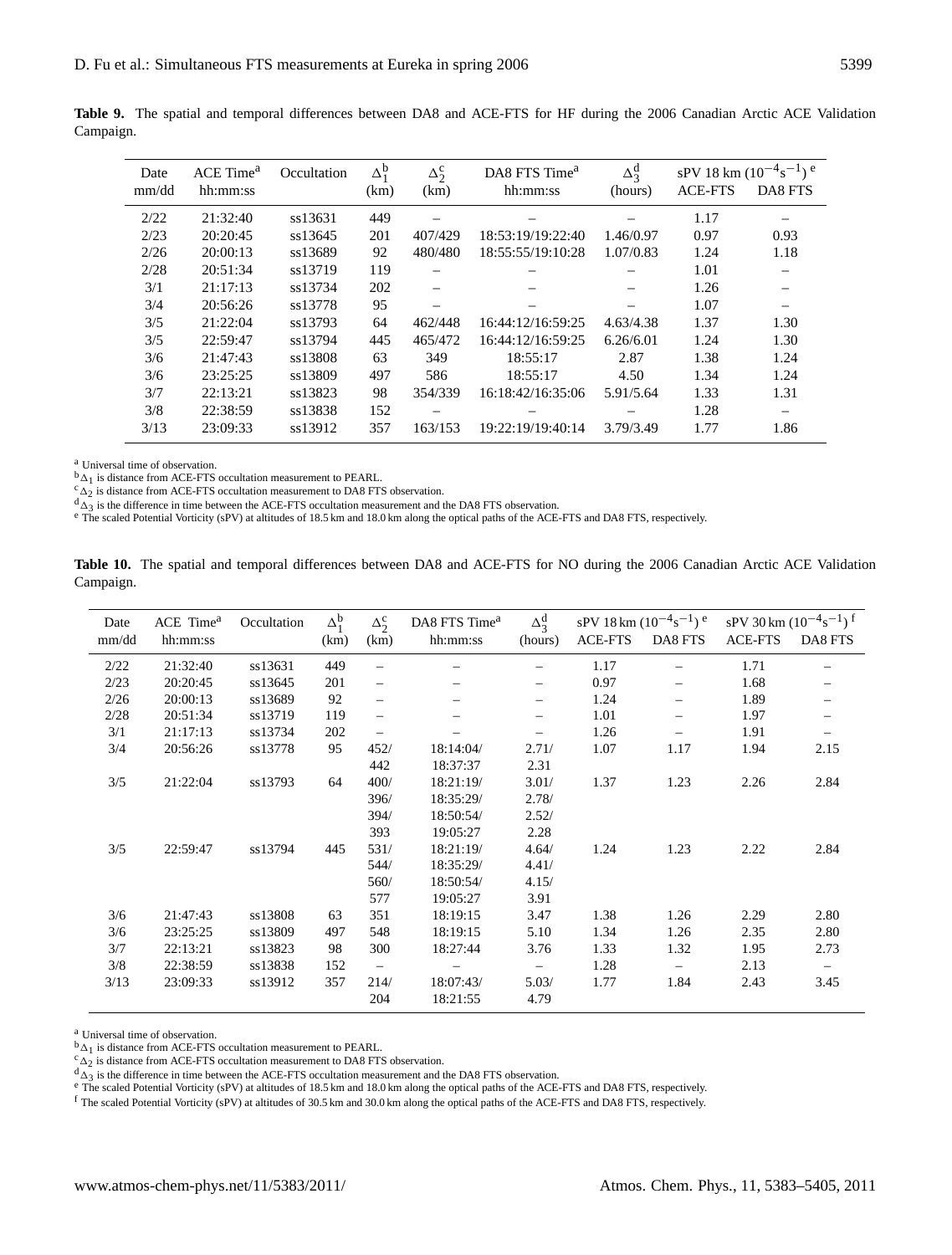

**Fig. 7.** Time evolution of total column density ratio for HCl (a), ClONO<sub>2</sub> (b), HNO<sub>3</sub> (c), and O<sub>3</sub> (d), normalized with HF from the observations using PARIS-IR (blue diamonds) and the DA8 FTS (red squares) during the 2006 Canadian Arctic ACE Validation Campaign. The partial column density ratios calculated from the ACE-FTS results are also shown (black triangles). The altitude ranges of the partial column density ratios of [HCl]/[HF], [ClONO<sub>2</sub>]/[HF], [HNO<sub>3</sub>]/[HF], and [O<sub>3</sub>]/[HF] from ACE-FTS are 13.5–44.5 km, 14.5–30.5 km, 13.5– 31.5 km and 13.5–44.5 km, respectively. The altitude range of the total column density ratios from the DA8 FTS and PARIS-IR is surface – 100 km. **(e)** The scaled potential vorticity (sPV) at altitudes of 18 km, 26 km and 36 km along the optical paths of the DA8 FTS measurements and those of ACE-FTS from GEOS-4 analyses. The dashed lines indicate 1.2 and  $1.6 \times 10^{-4}$ s<sup>-1</sup>, the edges of the polar vortex. Error bars for the ratios are calculated by propagating the error in the total column densities given in Table 2 for the DA8 FTS and PARIS-IR, and the spectral fitting error for the ACE-FTS partial column densities.

and HF. The ACE-FTS partial column density ratios are expected to have an offset from those obtained from the groundbased FTSs because the satellite profiles were truncated in the lowermost stratosphere due to the altitude range available for the ACE-FTS HF data. The results for ACE-FTS and the ground-based spectrometers appear to have similar trends.

The time evolution of the ratios, [HCl]/[HF],  $[ClONO<sub>2</sub>]/[HF]$ ,  $[HNO<sub>3</sub>]/[HF]$ , and  $[O<sub>3</sub>]/[HF]$ , is consistent with the region of the polar vortex that is sampled by these measurements. For this discussion, we will use the sPV values at 18 km because the maximum number density of all of these species is near this altitude (for the Arctic at this time of year). These values are shown in panel e of Fig. 7. Based on sPV at 18 km, the ground-based campaign measurements can be divided between those primarily inside the vortex (13–16 March and 28–31 March) and those primarily near the edge or outside of the vortex (21 February–11 March and 20–26 March). This clas-

sification corresponds to air masses having sPV values greater or less than  $1.6 \times 10^{-4}$  s<sup>-1</sup>. For HCl, HNO<sub>3</sub> and  $O<sub>3</sub>$ , the ratios inside the vortex are slightly lower than those outside and on the edge of the vortex as is expected in polar springtime. The ClONO<sub>2</sub> ratio values obtained for the inside and outside/edge regions are more similar. To look at the correlation more closely, the ratio of  $[O_3]/[HF]$  has been plotted versus [HCl]/[HF], [HCl+ClONO<sub>2</sub>]/[HF], and [HNO3]/[HF] in panels a–c of Fig. 8. For this similar air mass, the column ratios show changes of about 50 % during the entire campaign.

The partitioning of chlorine during the 2006 Arctic vortex has been investigated using measurements from two satellite instruments, the Microwave Limb Sounder (MLS) on Aura and ACE-FTS on SCISAT, and the SLIMCAT three-dimensional chemical transport model (Santee et al., 2008). They found that the SSW in mid-January essentially caused chemical processing in the vortex to end and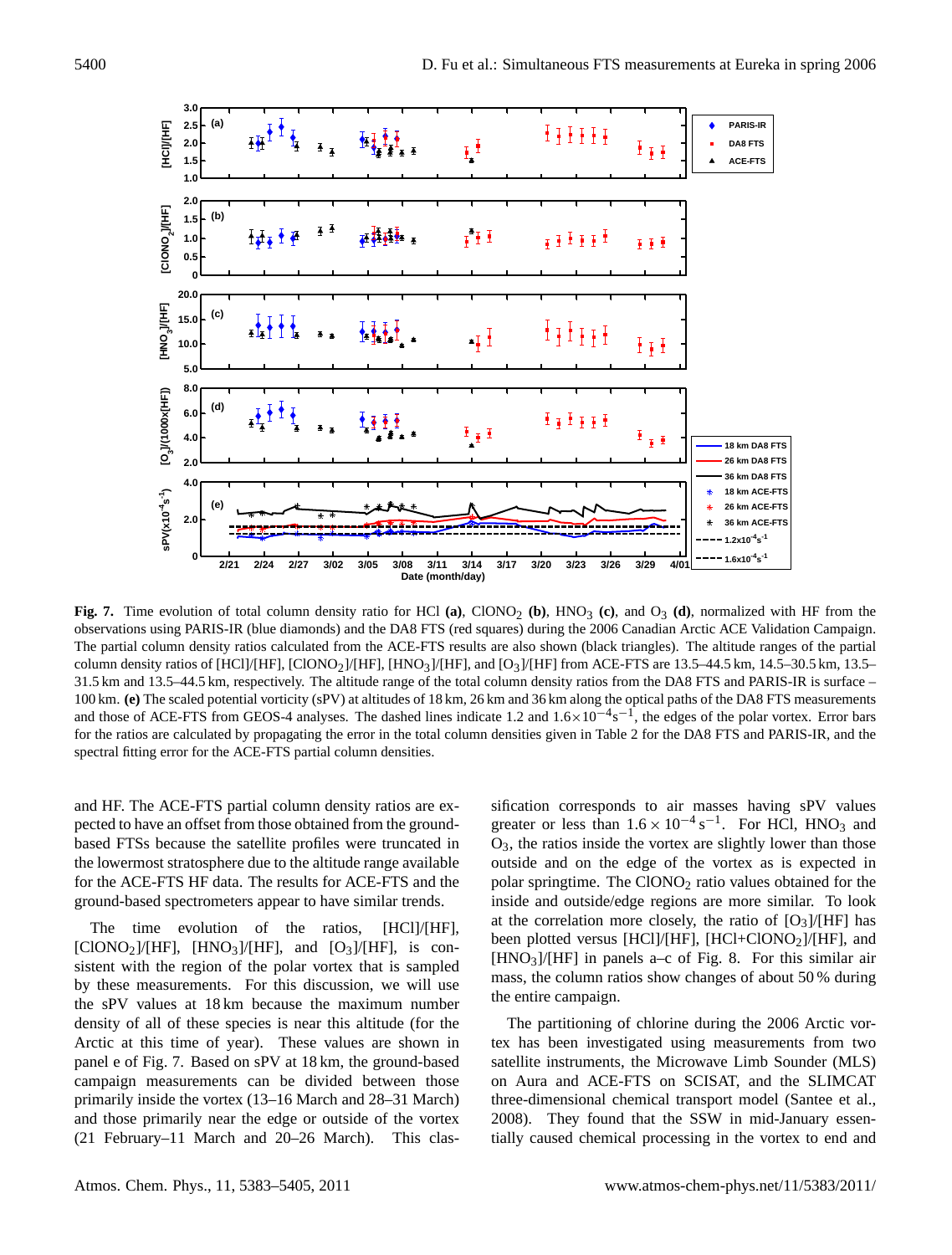

**Fig. 8.** Scatter plot of **(a)** partial column ratio of [HCl]/[HF] vs. [O3]/[HF] from ACE-FTS (black triangles) along with total column ratios of  $[HCl]/[HF]$  vs.  $[O_3]/[HF]$  from PARIS-IR (blue diamonds) and the DA8 FTS (red squares). **(b)** Same as (a), but for  $[HCl+ClONO<sub>2</sub>]/[HF]$ vs. [O<sub>3</sub>]/[HF]. (c) Same as (a), but for [HNO<sub>3</sub>]/[HF]. The altitude ranges of the partial column density ratios of [HCl]/[HF], [ClONO<sub>2</sub>]/[HF], [HNO3]/[HF], and [O3]/[HF] from ACE-FTS are 13.5–44.5 km, 14.5–30.5 km, 13.5–31.5 km and 13.5–44.5 km, respectively. The altitude ranges of the total column density ratios from the DA8 FTS and PARIS-IR are surface – 100 km. In all figures, the solid line indicates the fitted correlation between x and y domains. The correlation function and  $R^2$  are given on the figure.

chlorine deactivation to begin. This can be seen in Fig. 6 of Santee et al. which shows the time series of vortex average HCl,  $CIONO<sub>2</sub>$ , and  $CIO$  at the 520 K potential temperature level for four 5◦ -wide equivalent latitude bands from 65◦ to 80◦ . By the beginning of the ground-based FTS measurements in late February, chlorine deactivation within the vortex was nearly complete and there were thus no rapid or significant changes in HCl and ClONO<sub>2</sub> VMRs observed at Eureka throughout the six weeks of the campaign. For the inside the vortex measurements, this relatively constant behaviour is what was seen in the ground-based FTS ratios of HCl and ClONO<sub>2</sub> with HF from PEARL (Fig. 7). Similarly, within the vortex, there was no rapid change in  $O_3$  VMR, and the  $HNO<sub>3</sub>$  VMR was observed to decline slowly by MLS and ACE-FTS from late February to the end of March (e.g., Fig. 7 in Santee et al., 2008). This behaviour can be seen in the PARIS-IR and DA8 FTS  $O_3$  in-vortex results. However, it is difficult to discern a trend in  $HNO<sub>3</sub>$  from the relatively few points obtained within the vortex from the ground-based FTS measurements. For those ground-based FTS measurements taken within or near the edge of the vortex, there appears to be a small decrease in the ratios of  $O_3$ ,  $HNO_3$  and  $HC1$  over the campaign period whereas the  $ClONO<sub>2</sub>$  does not show as significant a change.

## **6 Summary and conclusions**

The 2006 Canadian Arctic ACE Validation Campaign made measurements for the Atmospheric Chemistry Experiment (ACE) satellite mission at PEARL, Eureka from 17 February until 31 March in 2006. The DA8 FTS and PARIS-IR observations were performed simultaneously so that instrument performance could be compared directly. The solar beam was shared between the two FTSs and spectral co-additions were performed over the same time intervals to ensure simultaneity. From these spectra, vertical total columns and partial columns of  $O_3$ , ClONO<sub>2</sub>, HCl, HNO<sub>3</sub>, NO, NO<sub>2</sub>, and HF were retrieved using the SFIT2 program (version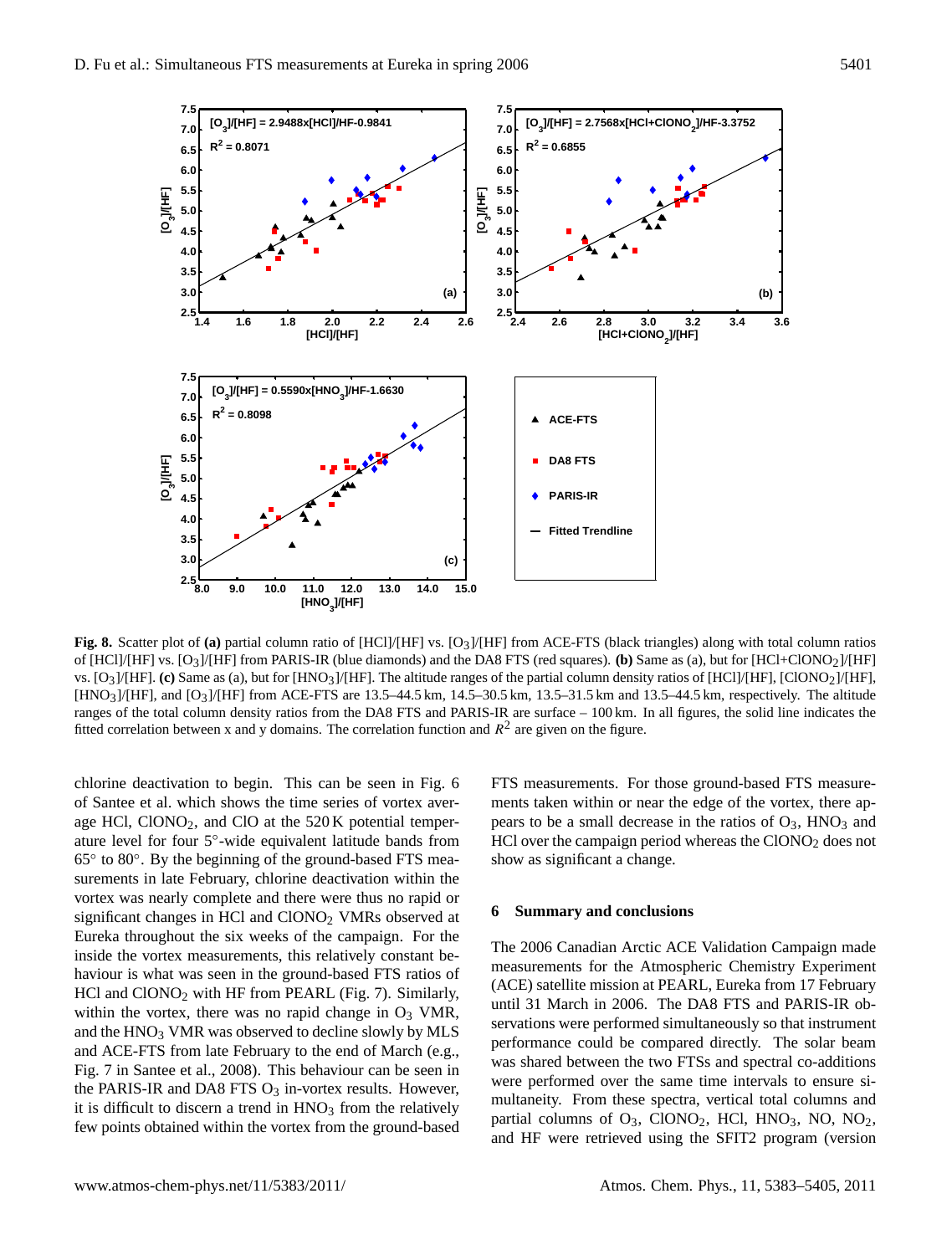3.91). Mean differences in total column densities of  $O_3$ , HCl, ClONO<sub>2</sub>, HF, HNO<sub>3</sub>, and NO<sub>2</sub> from the observations between PARIS-IR and the DA8 FTS are 2.8 %, −3.2 %, −4.3 %, −1.5 %, −1.9 %, and −0.1 %, respectively. These differences are comparable to those seen in earlier intercomparison studies for both instruments. By using the same analysis program, spectroscopic parameters, spectral regions, and a priori information to analyze the spectra recorded by PARIS-IR and the DA8 FTS, these differences can be taken to be due to instrumental differences such as spectral resolution.

The ground-based observations using the DA8 FTS and PARIS-IR were compared with the version 2.2 (plus updates) results from the ACE-FTS satellite instrument using partial column densities. Mean differences in partial column densities of  $O_3$ , HCl, ClONO<sub>2</sub>, HF, HNO<sub>3</sub>, NO<sub>2</sub>, and NO from the measurements between ACE-FTS and the DA8 FTS are  $-5.9\%$ ,  $-8.5\%$ ,  $-11.8\%$ ,  $-0.9\%$ ,  $-6.6\%$ ,  $-21.6\%$ and −7.6 %, respectively. Mean differences in partial column densities of  $O_3$ , HCl, ClONO<sub>2</sub>, HF, HNO<sub>3</sub>, NO<sub>2</sub> from the measurements between ACE-FTS and the PARIS-IR are −5.2 %, −4.6 %, −2.3 %, −4.7 %, 5.7 % and −11.9 %, respectively. The results from PARIS-IR in general agree better with the ACE-FTS than those from the DA8 FTS for all of the investigated species. This has been attributed to better temporal coincidence with ACE-FTS observations for PARIS-IR than for the DA8 FTS measurements. Ground-based partial column results agree with the ACE-FTS partial column results to within the uncertainty estimated for the DA8 FTS and PARIS-IR and the results are consistent with those found in the other ACE-FTS version 2.2 validation studies. To verify that the air masses measured by each of the instruments in these comparisons were similar, the tangent points (for satellite) and ground locations (for ground-based measurements) of the altitudes with the maximum number density for the species of interest were calculated geometrically and the scaled potential vorticity at these levels were compared. This method provided an additional verification that the comparisons were valid.

The results from the three FTSs (ACE-FTS, PARIS-IR, and the DA8 FTS) were compared to examine the consistency in the time evolution observed for the chemical constituents in the atmosphere over Eureka during spring 2006. For this investigation, the effects of subsidence were removed by normalizing the column densities using the longlived tracer HF. There were no significant changes observed in  $O_3$ , HCl, ClON $O_2$ , and HN $O_3$  amounts recorded inside the polar vortex during the campaign. These observations are generally consistent with the results of Santee et al. (2008), who showed that chemical processing within the polar vortex in spring 2006 had nearly ceased by the beginning of the campaign at Eureka.

*Acknowledgements.* The Canadian Arctic ACE Validation Campaign project has been supported by the Canadian Space Agency (CSA), Environment Canada (EC), the Natural Sciences and Engineering Research Council (NSERC) of Canada, and the Northern Scientific Training Program. Logistical and on-site technical support for the 2006 campaign was provided by the Canadian Network for the Detection of Atmospheric Change (CANDAC). CANDAC and PEARL are funded by the Canadian Foundation for Climate and Atmospheric Sciences, NSERC, the Canadian Foundation for Innovation, the Ontario Innovation Trust, the Ontario Ministry of Research and Innovation, and the Nova Scotia Research and Innovation Trust. The authors wish to thank J. Davies at Environment Canada for processing and providing the ozonesonde profiles and the Eureka Weather Station staff for their hospitality, for providing radiosonde profiles for the analyses and for launching the additional ozonesondes during the campaign. The Atmospheric Chemistry Experiment is mainly supported by CSA and NSERC. Work at the Jet Propulsion Laboratory, California Institute of Technology, was done under contract with the National Aeronautics and Space Administration.

Edited by: T. Wagner

# **References**

- Bernath, P. F., McElroy, C. T., Abrams, M. C., Boone, C. D., Butler, M., Camy-Peyret, C., Carleer, M., Clerbaux, C., Coheur, P.-F., Colin, R., DeCola, P., DeMaziere, M., Drummond, J. R., Dufour, ` D., Evans, W. F. J., Fast, H., Fussen, D., Gilbert, K., Jennings, D. E., Llewellyn, E. J., Lowe, R. P., Mahieu, E., McConnell, J. C., McHugh, M., McLeod, S. D., Michaud, R., Midwinter, C., Nassar, R., Nichitiu, F., Nowlan, C., Rinsland, C. P., Rochon, Y. J., Rowlands, N., Semeniuk, K., Simon, P., Skelton, R., Sloan, J. J., Soucy, M.-A., Strong, K., Tremblay, P., Turnbull, D., Walker, K. A., Walkty, I., Wardle, D. A., Wehrle, V., Zander, R., and Zou, J.: Atmospheric Chemistry Experiment (ACE): Mission Overview, Geophys. Res. Lett., 32, L15S01, [doi:10.1029/2005GL022386,](http://dx.doi.org/10.1029/2005GL022386) 2005.
- Bernath, P. F.: Atmospheric Chemistry Experiment (ACE): analytical chemistry from orbit, Trends Anal. Chem., 25, 647–654, 2006.
- Bloom, S., da Silva, A., Dee, D., et al.: The Goddard Earth Observing Data Assimilation System, GEOS DAS Version 4.0.3: Documentation and Validation, Tech. Rep. 104606 V26, NASA, 2005.
- Boone, C. D., Nassar, R., Walker, K. A., Rochon, Y., McLeod, S. D., Rinsland, C. P., and Bernath, P. F.: Retrievals for the atmospheric chemistry experiment Fourier transform spectrometer, Appl. Opt., 44, 7218–7231, 2005.
- Clerbaux, C., George, M., Turquety, S., Walker, K. A., Barret, B., Bernath, P., Boone, C., Borsdorff, T., Cammas, J. P., Catoire, V., Coffey, M., Coheur, P.-F., Deeter, M., De Maziere, M., Drum- ` mond, J., Duchatelet, P., Dupuy, E., de Zafra, R., Eddounia, F., Edwards, D. P., Emmons, L., Funke, B., Gille, J., Griffith, D. W. T., Hannigan, J., Hase, F., Höpfner, M., Jones, N., Kagawa, A., Kasai, Y., Kramer, I., Le Flochmoën, E., Livesey, N. J., López-Puertas, M., Luo, M., Mahieu, E., Murtagh, D., Néélec, P., Pazmino, A., Pumphrey, H., Ricaud, P., Rinsland, C.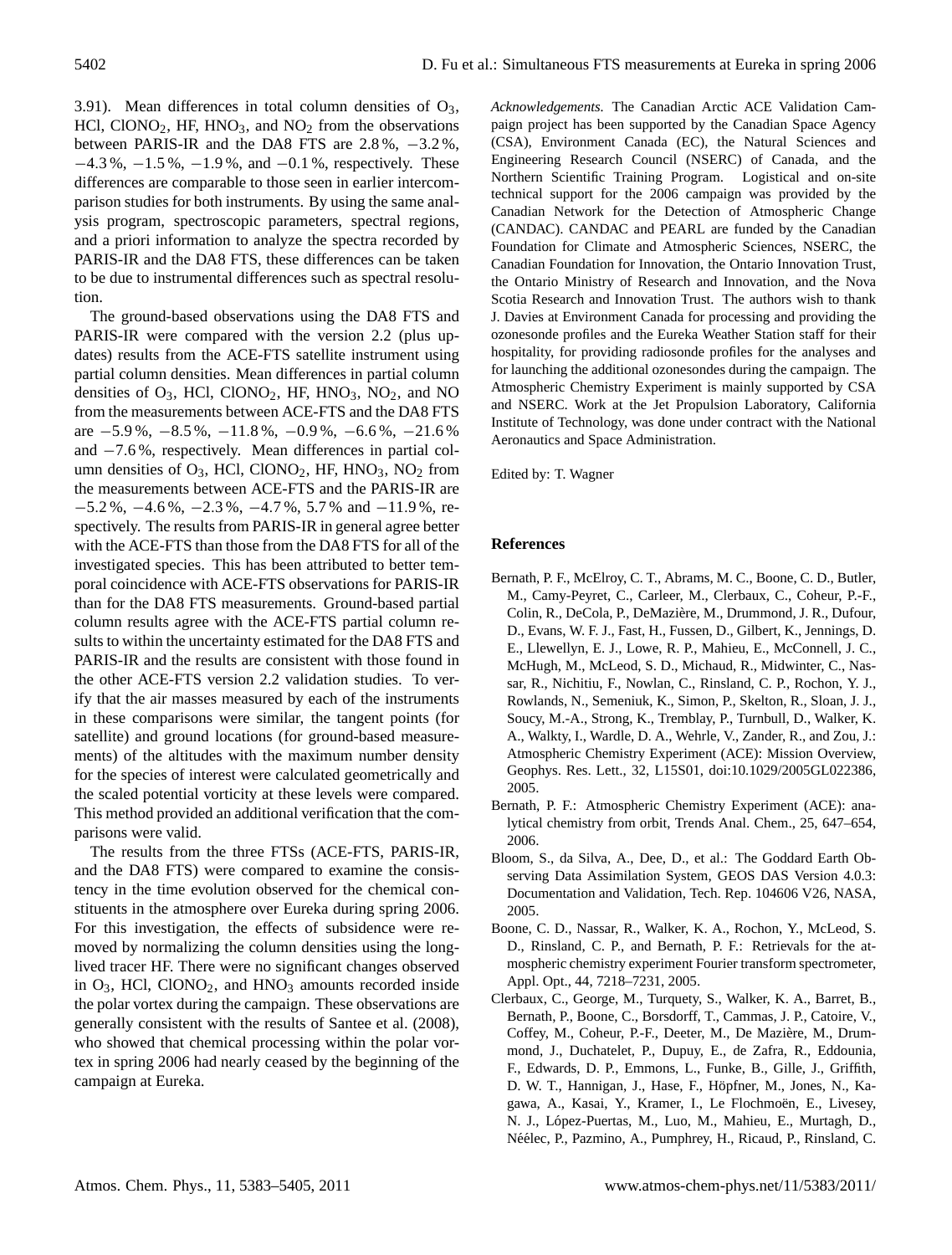P., Robert, C., Schneider, M., Senten, C., Stiller, G., Strandberg, A., K. Strong, Sussmann, R., Thouret, V., Urban, J., and Wiacek, A.: CO measurements from the ACE-FTS satellite instrument: data analysis and validation using ground-based, airborne and spaceborne observations, Atmos. Chem. Phys., 8, 2569–2594, 2008,

[http://www.atmos-chem-phys.net/8/2569/2008/.](http://www.atmos-chem-phys.net/8/2569/2008/)

- Cortesi, U., Lambert, J. C., De Clercq, C., Bianchini, G., Blumenstock, T., Bracher, A., Castelli, E., Catoire, V., Chance, K. V., De Maziere, M., Demoulin, P., Godin-Beekmann, S., Jones, N., ` Jucks, K., Keim, C., Kerzenmacher, T., Kuellmann, H., Kuttippurath, J., Iarlori, M., Liu, G. Y., Liu, Y., McDermid, I. S., Meijer, Y. J., Mencaraglia, F., Mikuteit, S., Oelhaf, H., Piccolo, C., Pirre, M., Raspollini, P., Ravegnani, F., Reburn, W. J., Redaelli, G., Remedios J. J, Sembhi, H., Smale, D., Steck, T., Taddei, A., Varotsos, C., Vigouroux, C., Waterfall, A., Wetzel, G., and Wood, S.: Geophysical validation of MIPAS-ENVISAT operational ozone data, Atmos. Chem. Phys., 7, 4807–4867, 2007, [http://www.atmos-chem-phys.net/7/4807/2007/.](http://www.atmos-chem-phys.net/7/4807/2007/)
- Davies, J., Tarasick, D. W., McElroy, C. T., Kerr, J. B., Fogal, P. F., and Savastiouk, V.: Evaluation of ECC Ozonesonde Preparation Methods from Laboratory Tests and Field Comparisons during MANTRA, Proceedings of the Quadrennial Ozone Symposium, Hokkaido University, Sapporo, Japan, 3–8 July 2000, edited by: Bojkov, R. D. and Kazuo, S., 137–138, 2000.
- De Mazière, M., Vigouroux, C., Bernath, P. F., Baron, P., Blumenstock, T., Boone, C., Brogniez, C., Catoire, V., Coffey, M., Duchatelet, P., Griffith, D., Hannigan, J., Kasai, Y., Kramer, I., Jones, N., Mahieu, E., Manney, G. L., Piccolo, C., Randall, C., Robert, C., Senten, C., Strong, K., Taylor, J., Tetard, C., Walker, ´ K. A., and Wood, S.: Validation of ACE-FTS v2.2 methane profiles from the upper troposphere to the lower mesosphere, Atmos. Chem. Phys., 8, 2421-2435, [doi:10.5194/acp-8-2421-2008,](http://dx.doi.org/10.5194/acp-8-2421-2008) 2008.
- Donovan, D. P., Fast, H., Makino, Y., Bird, J. C., Carswell, A. I., Davies, J., Duck, T. J., Kaminski, J. W., McElroy, C. T., and Mittermeier, R. L.: Ozone, Column ClO, and PSC measurements made at the NDSC Eureka observatory (80◦ N, 86◦ W) during the spring of 1997, Geophys. Res. Lett., 24, 2709–2712, 1997.
- Dunkerton, T. J. and Delisi, D. P.: Evolution of potential vorticity in the winter stratosphere of January-February 1979, J. Geophys. Res., 91, 1199–1208, 1986.
- Dupuy, E., Walker, K. A., Kar, J., Boone, C. D., McElroy, C. T., Bernath, P. F., Drummond, J. R., Skelton, R., McLeod, S. D., Hughes, R. C., Nowlan, C. R., Dufour, D. G., Zou, J., Nichitiu, F., Strong, K., Baron, P., Bevilacqua, R. M., Blumenstock, T., Bodeker, G. E., Borsdorff, T., Bourassa, A. E., Bovensmann, H., Boyd, I. S., Bracher, A., Brogniez, C., Burrows, J. P., Catoire, V., Ceccherini, S., Chabrillat, S., Christensen, T., Coffey, M. T., Cortesi, U., Davies, J., De Clercq, C., Degenstein, D. A., De Maziere, M., Demoulin, P., Dodion, J., Firanski, B., Fischer, ` H., Forbes, G., Froidevaux, L., Fussen, D., Gerard, P., Godin-Beekmann, S., Goutail, F., Granville, J., Griffith, D., Haley, C. S., Hannigan, J. W., Höpfner, M., Jin, J. J., Jones, A., Jones, N. B., Jucks, K., Kagawa, A., Kasai, Y., Kerzenmacher, T. E., Kleinböhl, A., Klekociuk, A. R., Kramer, I., Küllmann, H., Kuttippurath, J., Kyrl, E., Lambert, J.-C., Livesey, N. J., Llewellyn, E. J., Lloyd, N. D., Mahieu, E., Manney, G. L., Marshall, B. T., McConnell, J. C., McCormick, M. P., McDermid, I. S., McHugh,

M., McLinden, C. A., Mellqvist, J., Mizutani, K., Murayama, Y., Murtagh, D. P., Oelhaf, H., Parrish, A., Petelina, S. V., Piccolo, C., Pommereau, J.-P., Randall, C. E., Robert, C., Roth, C., Schneider, M., Senten, C., Steck, T., Strandberg, A., Strawbridge, K. B., Sussmann, R., Swart, D. P. J., Tarasick, D. W., Taylor, J. R., Tétard, C., Thomason, L. W., Thompson, A. M., Tully, M. B., Urban, J., Vanhellemont, F., Vigouroux, C., von Clarmann, T., von der Gathen, P., von Savigny, C., Waters, J. W., Witte, J. C., Wolff, M., and Zawodny, J. M.: Validation of ozone measurements from the Atmospheric Chemistry Experiment (ACE), Atmos. Chem. Phys., 9, 287–343, [doi:10.5194/acp-](http://dx.doi.org/10.5194/acp-9-287-2009)[9-287-2009,](http://dx.doi.org/10.5194/acp-9-287-2009) 2009.

- Farahani, E., Fast, H., Mittermeier, R. L., Makino, Y., Strong, K., McLandress, C., Shepherd, T. G., Chipperfield, M. P., Hannigan, J. W., Coffey, M. T., Mikuteit, S., Hase, F., Blumenstock, T., and Raffalski, U.: Nitric acid measurements at Eureka obtained in winter 2001–2002 using solar and lunar Fourier transform infrared absorption spectroscopy: Comparisons with observations at Thule and Kiruna and with results from three-dimensional models, J. Geophys. Res., 112, D01305, [doi:10.1029/2006JD007096,](http://dx.doi.org/10.1029/2006JD007096) 2007.
- Fraser, A., Goutail, F., Strong, K., Bernath, P. F., Boone, C., Daffer, W. H., Drummond, J. R., Dufour, D. G., Kerzenmacher, T. E., Manney, G. L., McElroy, C. T., Midwinter, C., McLinden, C. A., Nichitiu, F., Nowlan, C. R., Walker, J., Walker, K. A., Wu, H., and Zou, J.: Intercomparison of UV-visible measurements of ozone and  $NO<sub>2</sub>$  during the Canadian Arctic ACE validation campaigns: 2004-2006, Atmos. Chem. Phys., 8, 1763–1788, [doi:10.5194/acp-8-1763-2008,](http://dx.doi.org/10.5194/acp-8-1763-2008) 2008.
- Fu, D., Walker, K. A., Sung, K., Boone, C. D., Soucy, M.-A., and Bernath, P. F.: The Portable Atmospheric Research Interferometric Spectrometer for the Infrared, PARIS-IR, J. Quant. Spectrosc. Radiat. Transfer, 103, 362–370, 2007.
- Gallery, W. O., Kneizys F. X., and Clough, S. A.: Air mass computer program for atmospheric transmittance/radiance calculation: FSCATM, Environ. Res. Pap., 828 (AFGL-TR-83-0065), U.S. Air Force Geophysics Laboratory, Bedford, Massachusetts, 1983.
- Grooß, J.-U. and Russell III, James M.: Technical note: A stratospheric climatology for  $O_3$ ,  $H_2O$ ,  $CH_4$ ,  $NO_x$ ,  $HCl$  and  $HF$ derived from HALOE measurements, Atmos. Chem. Phys., 5, 2797–2807, [doi:10.5194/acp-5-2797-2005,](http://dx.doi.org/10.5194/acp-5-2797-2005) 2005.
- Harvey, V. L. and Hitchman, M. H.: A climatology of the Aleutian high, J. Atmos. Sci., 53, 2088–2101, 1996.
- Hase, F., Blumenstock, T., and Paton-Walsh, C.: Analysis of the instrumental line shape of high-resolution Fourier transform IR spectrometers with gas cell measurements and new retrieval software, Appl. Opt., 38, 3417–3422, 1999.
- Höpfner, M., von Clarmann, T., Fischer, H., Funke, B., Glatthor, N., Grabowski, U., Kellmann, S., Kiefer, M., Linden, A., Milz, M., Steck, T., Stiller, G. P., Bernath, P., Blom, C. E., Blumenstock, Th., Boone, C., Chance, K., Coffey, M. T., Friedl-Vallon, F., Griffith, D., Hannigan, J. W., Hase, F., Jones, N., Jucks, K. W., Keim, C., Kleinert, A., Kouker, W., Liu, G. Y., Mahieu, E., Mellqvist, J., Mikuteit, S., Notholt, J., Oelhaf, H., Piesch, C., Reddmann, T., Ruhnke, R., Schneider, M., Strandberg, A., Toon, G., Walker, K. A., Warneke, T., Wetzel, G., Wood, S., and Zander, R.: Validation of MIPAS ClONO<sub>2</sub> measurements, Atmos. Chem. Phys., 7, 257–281, [doi:10.5194/acp-7-257-2007,](http://dx.doi.org/10.5194/acp-7-257-2007) 2007.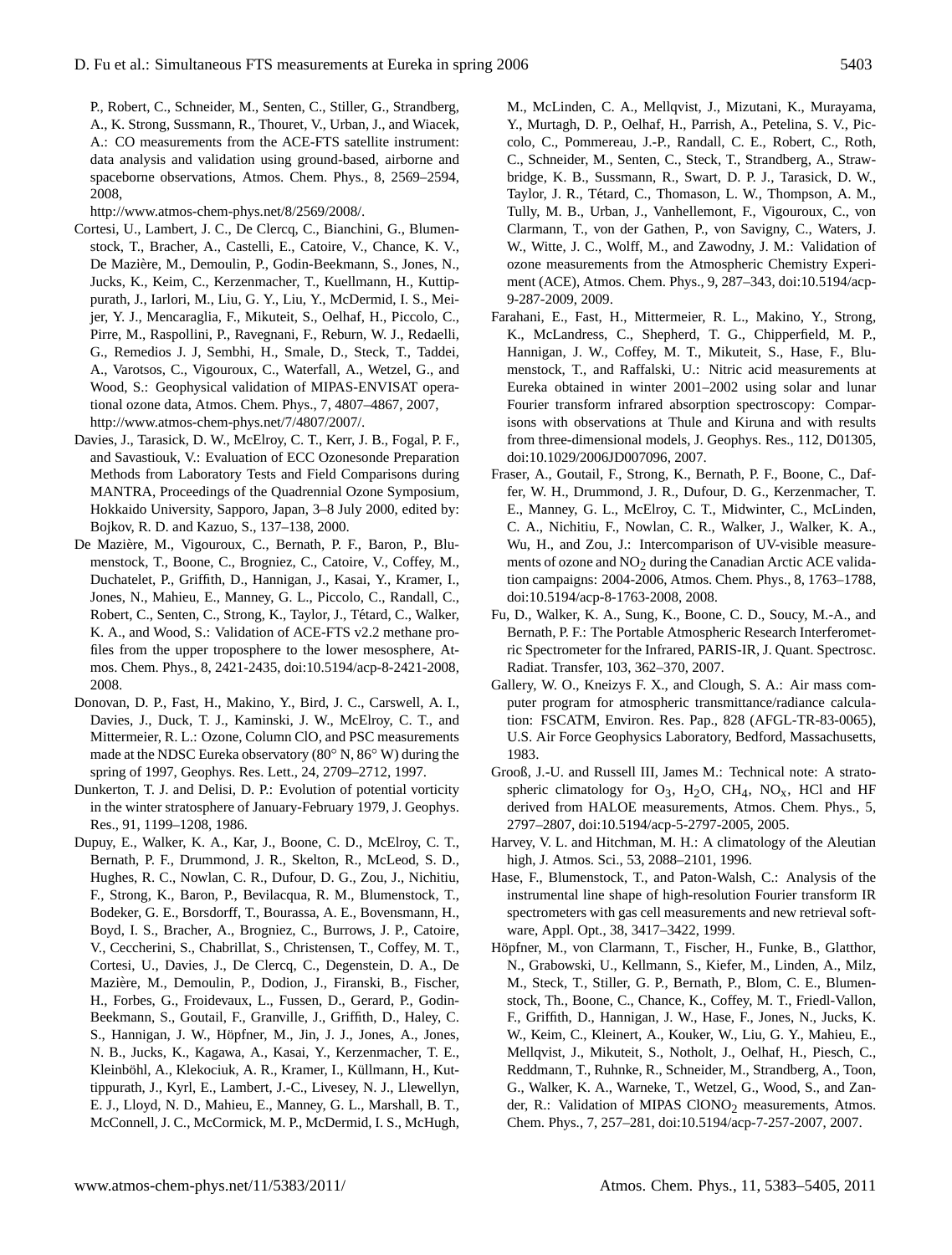- Kalnay, E., Kanamitsu, M., Kistler, R., Collins, W., Deaven, D., Gandin, L., Iredell, M., Saha, S., White, G., Woollen, J., Zhu, Y., Leetmaa, A., Reynolds, B., Chelliah, M., Ebisuzaki, W., Higgins, W., Janowiak, J., Mo, K., Ropelewski, C., Wang, J., Jenne, R., and Joseph, D.: The NCEP/NCAR 40-year reanalysis project, Bull. Am. Meteor. Soc., 77, 437–471, 1996.
- Kerzenmacher, T. E., Walker, K. A., Strong, K., Berman, R., Bernath, P. F., Boone, C. D., Drummond, J. R., Fast, H., Fraser, A., MacQuarrie, K., Midwinter, C., Sung, K., McElroy, C. T., Mittermeier, R. L., Walker, J., and Wu, H.: Measurements of  $O_3$ ,  $NO_2$  and Temperature during the 2004 Canadian Arctic ACE Validation Campaign, Geophys. Res. Lett., 32, L16S07, [doi:10.1029/2005GL023032,](http://dx.doi.org/10.1029/2005GL023032) 2005.
- Kerzenmacher, T., Wolff, M. A., Strong, K., Dupuy, E., Walker, K. A., Amekudzi, L. K., Batchelor, R. L., Bernath, P. F., Berthet, G., Blumenstock, T., Boone, C. D., Bramstedt, K., Brogniez, C., Brohede, S., Burrows, J. P., Catoire, V., Dodion, J., Drummond, J. R., Dufour, D. G., Funke, B., Fussen, D., Goutail, F., Griffith, D. W. T., Haley, C. S., Hendrick, F., Höpfner, M., Huret, N., Jones, N., Kar, J., Kramer, I., Llewellyn, E. J., López-Puertas, M., Manney, G., McElroy, C. T., McLinden, C. A., Melo, S., Mikuteit, S., Murtagh, D., Nichitiu, F., Notholt, J., Nowlan, C., Piccolo, C., Pommereau, J.-P., Randall, C., Raspollini, P., Ridolfi, M., Richter, A., Schneider, M., Schrems, O., Silicani, M., Stiller, G. P., Taylor, J., Tétard, C., Toohey, M., Vanhellemont, F., Warneke, T., Zawodny, J. M., and Zou, J.: Validation of NO<sub>2</sub> and NO from the Atmospheric Chemistry Experiment (ACE), Atmos. Chem. Phys., 8, 5801–5841, [doi:10.5194/acp-8-5801-2008,](http://dx.doi.org/10.5194/acp-8-5801-2008) 2008.
- Mahieu, E., Duchatelet, P., Demoulin, P., Walker, K. A., Dupuy, E., Froidevaux, L., Randall, C., Catoire, V., Strong, K., Boone, C. D., Bernath, P. F., Blavier, J.-F., Blumenstock, T., Coffey, M., De Maziere, M., Griffith, D., Hannigan, J., Hase, F., ` Jones, N., Jucks, K. W., Kagawa, A., Kasai, Y., Mebarki, Y., Mikuteit, S., Nassar, R., Notholt, J., Rinsland, C. P., Robert, C., Schrems, O., Senten, C., Smale, D., Taylor, J., Tetard, C., ´ Toon, G. C., Warneke, T., Wood, S. W., Zander, R., and Servais, C.: Validation of ACE-FTS v2.2 measurements of HCl, HF,  $CCl_3F$ , and  $CCl_2F_2$  using space-, balloon- and ground-based instrument observations, Atmos. Chem. Phys., 8, 6199–6221, [doi:10.5194/acp-8-6199-2008,](http://dx.doi.org/10.5194/acp-8-6199-2008) 2008.
- Manney, G. L., Zurek, R. W., O'Neill, A., and Swinbank, R.: On the motion of air through the stratospheric polar vortex, J. Atmos. Sci., 51, 2973–2994, 1994.
- Manney, G. L., Daffer, W. H., Zawodny, J. M., Bernath, P. F., Hoppel, K. W., Walker, K. A., Knosp, B. W., Boone, C., Remsberg, E. E., Santee, M. L., Lynn Harvey, V., Pawson, S., Jackson, D. R., Deaver, L., McElroy, C. T., McLinden, C. A., Drummond, J. R., Pumphrey, H. C., Lambert, A., Schwartz, M. J., Froidevaux, L., McLeod, S., Takacs, L. L., Suarez, M. J., Trepte, C. R., Cuddy, D. C., Livesey, N. J., Harwood, R. S., and Waters, J. W.: Solar occultation satellite data and derived meteorological products: sampling issues and comparisons with Aura Microwave Limb Sounder, J. Geophys. Res., 112, D24S50, [doi:10.1029/2007JD008709,](http://dx.doi.org/10.1029/2007JD008709) 2007.
- Manney, G. L., Daffer, W. H., Strawbridge, K. B., Walker, K. A., Boone, C. D., Bernath, P. F., Kerzenmacher, T., Schwartz, M. J., Strong, K., Sica, R. J., Krger, K., Pumphrey, H. C., Lambert, A., Santee, M. L., Livesey, N. J., Remsberg, E. E., Mlynczak,

M. G., and Russell III, J. R.: The high Arctic in extreme winters: vortex, temperature, and MLS and ACE-FTS trace gas evolution, Atmos. Chem. Phys., 8, 505–522, [doi:10.5194/acp-8-505-2008,](http://dx.doi.org/10.5194/acp-8-505-2008) 2008.

- McElroy, C. T., Nowlan, C. R., Drummond, J. R., Bernath, P. F., Barton, D. V., Dufour, D. G., Midwinter, C., Hall, R. B., Ogyu, A., Ullberg, A., Wardle, D. I., Kar, J., Zou, J., Nichitiu, F., Boone, C. D., Walker, K. A., and Rowlands, N.: The ACE-MAESTRO instrument on SCISAT: description, performance, and preliminary results, Appl. Opt., 46, 4341–4356, 2007.
- McLinden, C. A., Haley, C. S., and Sioris, C. E.: Diurnal effects in limb scatter observations, J. Geophys. Res., 111(D14), 302, [doi:10.1029/2005JD006628,](http://dx.doi.org/10.1029/2005JD006628) 2006.
- McPherson, R., Bergman, K., Kistler, R., Rasch, G., and Gordon, D.: The NMC operational global data assimilation system, Mon. Wea. Rev., 107, 1445–1461, 1979.
- Meier, A., Goldman, A., Manning, P. S., Stephen, T. M., Rinsland, C. P., Jones, N. B., and Wood, S. W.: Improvements to air mass calculations for ground-based infrared measurements, J. Quant. Spectrosc. Radiat. Transfer, 83, 109–113, 2004a.
- Meier, A., Toon, G. C., Rinsland, C. P., Goldman, A., and Hase, F: Spectroscopic Atlas of atmospheric microwindows in the middle infrared. 2nd Ed. IRF Technical Report 048, IRF Institute for¨ Rymdfysik, Kiruna, 2004b.
- Mellqvist, J., Galle, B., Blumenstock, T., Hase, F., Yashcov, D., Notholt, J., Sen, B., Blavier, J. F., Toon, G.C., and Chipperfield, M. P.: Ground-based FTIR observations of chlorine activation and ozone depletion inside the Arctic vortex during the winter of 1999/2000, J. Geophys. Res., 107(D20), 8263, [doi:10.1029/2001JD001080,](http://dx.doi.org/10.1029/2001JD001080) 2002.
- Murphy, C., Bell, W., Woods, P., Demoulin, P., Galle, B., Mellqvist, J., Arlander, W., Notholt, J., Goldman, A., Toon, G. C., Blavier, J. F., Sen, B., Coffey, M. T., Hannigan, J. W., Mankin, W. G., Jones, N., Griffith, D., Meier, A., Blumenstock, T., Fast, H., Mittermeier, R., and Makino, Y.: Validation of NDSC measurements of ozone, reservoir compounds and dynamical tracers: Results of a series of side-by-side instrument intercomparisons, paper presented at 2001 Symposium, Network for the Detection of Stratospheric Change, Arcachon, France, 2001.
- Paton-Walsh, C., Mittermeier, R. L., Bell, W., Fast, H., Jones, N. B., and Meier, A.: An Intercomparison of Ground-based Solar FTIR Measurements of Atmospheric Gases at Eureka, Canada, J. Atmos. Ocean. Techn., 25, 2028–2036, 2008.
- Picone, J. M., Hedin, A. E., Drob, D. P., and Aikin, A. C.: NRLMSISE-00 empirical model of the atmosphere: statistical comparison and scientific issues, J. Geophys. Res., 107, 1468– 1483, 2002.
- Pougatchev, N. S., Connor, B. J., and Rinsland, C. P.: Infrared measurements of the ozone vertical distribution above Kitt Peak, J. Geophys. Res., 100, 16689–16698, 1995.
- Randel, W., Chanin, M.-L., and Michaut, C.: Intercomparison of Middle Atmosphere Climatologies, SPARC Report No. 3, WCRP 116, WMO/TD 1142, 2002.
- Rinsland, C. P., Jones, N. B., Connor, B. J., Logan, J. A., Pougatchev, N. S., Goldman, A., Murcray, F. J., Stephen, T. M., Pine, A. S., and Zande, R.: Northern and southern hemisphere ground-based infrared spectroscopic measurements of tropospheric carbon monoxide and ethane, J. Geophy. Res., 103, 28197–28217, 1998.